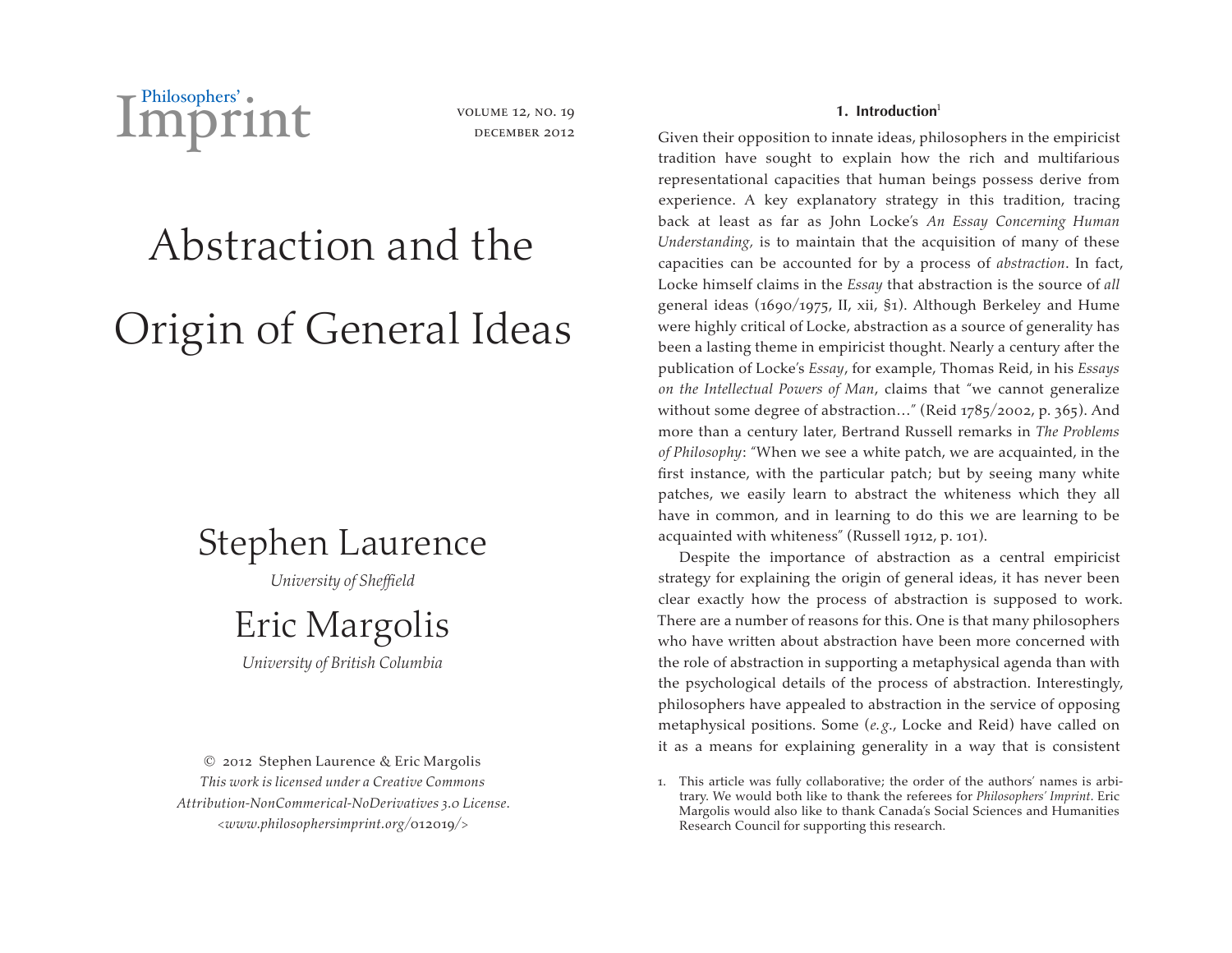with broadly nominalistic scruples, while others (*e. g*., Russell) have understood it to be an essential ingredient for making sense of realism about universals.

Another reason why the psychological details of the process of abstraction have been so unclear is that philosophers have relied on introspection as the principal source of information about the process. Conflicting opinions regarding abstraction consequently turn on divergent claims about what introspection uncovers. While Locke takes it to be evident that introspection shows that general ideas like MAN OT HORSE<sup>2</sup> are acquired through abstraction, others, including Berkeley and Hume, claim that they don't see this at all when they look into their own minds. But even if everyone were to agree about the deliverance of introspection, that would still leave us largely in the dark about the process. From a contemporary vantage point, it is well established that much of the mind isn't accessible to introspection and that introspective reports of psychological processes aren't always trustworthy. There is little reason to think that the processes involved in abstraction should be an exception.

We suspect, however, that the most important reason why the psychological details of the process of abstraction have remained obscure is that its adherents have not appreciated the need to provide a substantive explanation of how it works. As Chomsky has emphasized, this is often the case when it comes to the mind. "One difficulty in the psychological sciences lies in the familiarity of the phenomena with which they deal. A certain intellectual effort is required to see how such phenomena can pose serious problems or call for intricate explanatory theories. One is inclined to take them for granted as necessary or somehow 'natural'" (Chomsky 2006, p. 21). Consider how Locke peppers his discussion with phrases that are meant to highlight the obviousness of his subject matter. For example: "That this is the *way*, *whereby Men first formed general* Ideas, *and general Names to them*, I think, is so evident, that there needs no other proof of it, but the

considering of a Man's self, or others, and the ordinary proceedings of their Minds in Knowledge..."  $(1690/1975, III, iii, §9)$ .

Perhaps it is not surprising, then, that we know so little about abstraction. But given the recurring interest in abstraction, and given the importance of general ideas in thought, philosophers clearly need an explicit framework for understanding abstraction that isn't beholden to introspection and that is open to the findings of perceptual and developmental psychology and related fields. Our aim in this paper is to provide a general framework that fills this gap and to explore some of its philosophical implications. One of our motivations is to identify the extent to which a process that is broadly like the one invoked by Locke and other philosophers can explain the acquisition of general representations.<sup>3</sup> We should note at the outset, though, that while this paper takes its inspiration from early philosophical discussions of abstraction, our focus is theoretical rather than historical. We are primarily interested in the explanatory benefits that can be obtained by something akin to the traditional notion of abstraction, not with the historical controversies regarding how Locke and other philosophers in the modern era are best interpreted. We'll see that there are good reasons to abandon some of the features that figured prominently in traditional accounts of abstraction — including the link between abstraction and anti-nativist views of cognitive development. Nonetheless, we believe that philosophers like Locke were right to emphasize the significance of abstraction as a means of acquiring general mental representations. Even if they were wrong

<sup>2.</sup> We take Locke's Ideas to be mental representations and will use expressions in small caps to refer to mental representations.

<sup>3.</sup> In what follows, we will occasionally make reference to the acquisition of *concepts*, where a concept is understood as a type of mental representation. However, nothing essential turns on this way of thinking about concepts. On views that take concepts to be a type of abstract object, abstraction may still be important to the acquisition of general concepts by way of mediating access to these abstracta. On such a view, our talk of acquiring concepts via abstraction should be understood in terms of acquiring general representations that have concepts as their semantic values. In any case, our focus in this paper is on the question of how general mental representations are acquired; our use of the term *concept* can be read as stipulatively referring to general mental representations.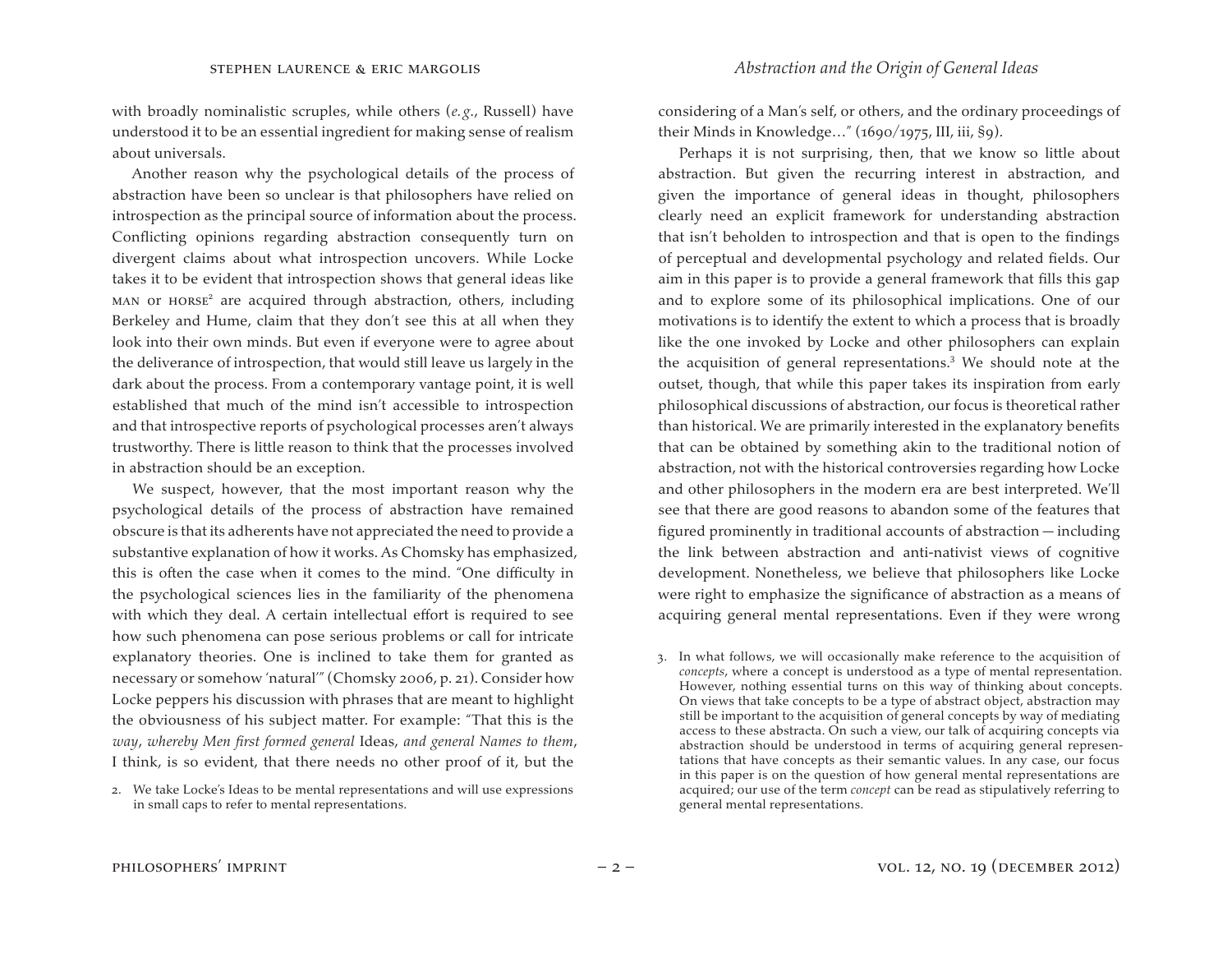about significant details about how the process of abstraction works, abstraction does play an important role in explaining the origins of general representations.

#### **2. Some General Representations Are Innate**

In Book II of the *Essay,* Locke describes the process of abstraction, claiming that abstraction is the source of all of the mind's general representations. According to Locke, abstraction is the power of mind that involves "separating [Ideas] from all other *Ideas* that accompany them in their real existence; this is called *Abstraction*. And thus all its General *Ideas* are made" (1690/1975, II, xii, §1). Locke gives several examples that are meant to illustrate the workings of abstraction. Regarding the origins of the general representation whire, we are told:

… the same Colour being observed to day in Chalk or Snow, which the Mind yesterday received from Milk, it considers that Appearance alone, makes it representative of all of that kind; and having given it the name *Whiteness*, it by that sound signifies the same quality wheresoever to be imagin'd or met with; and thus Universals, whether *Ideas* or Terms, are made. (II, xi, §9)

The claim is that a general representation for a simple quality is formed by (in some sense) leaving out specific details about where and when it originated, as well as other ideas that may have initially accompanied it. Later, in Book III, Locke discusses a different kind of example — the formation of a complex idea. He suggests that children may acquire man by first attending to particular individuals, such as their nurse or mother, and later observing that other things resemble those individuals. This leads children to:

… frame an *Idea*, which they find those many Particulars do partake in; and to that they give, with others, the name *Man*,for Example.And *thus they come to have a general Name*, and a general *Idea*. Wherein they make nothing new, but

only leave out of the complex *Idea* they had of *Peter* and *James*, *Mary* and *Jane*, that which is peculiar to each, and retain only what is common to them all. (III, iii,  $\S$ 7)

Locke scholars have debated how to interpret Locke's remarks about the nature of abstraction and even whether he has a single account. This is understandable, since there is some unclarity about whether Lockean general ideas are formed by retaining the full representations associated with the particulars that an agent perceives. To some readers, it sounds like the full representations *are* retained and that abstraction involves attending to certain features as opposed to others. However, to others readers, there is the suggestion that an abstract idea may involve the construction of a new representation, one that takes some features from the representations of experienced particulars while omitting others.<sup>4</sup> Regardless of what the right story is about Locke, it is clear that he views abstraction as a process that is grounded in perception and that operations on the representations resulting from contact with particulars are the source of the ability to represent far more than the items that were originally perceived — not just this white paper but all white objects, not just this man but all human beings, and so on.

But how exactly can abstraction be the source of all general ideas? To see the force of this question, we need to step back and consider more carefully what input gets the process going. If abstraction is to explain the origins of all general representations, what kinds of representations can it draw upon, and how do they depict the particulars that an agent perceives? We will argue that there are four models of the representational input that are available to Locke but that none of these models can provide a satisfactory account of the origins of all general representations. The result, we will argue,

<sup>4.</sup> The difference between these two approaches is nicely summed up by the contrast between J.L. Mackie's description of abstraction as *selective attention* and Jonathan Dancy's slogan that *abstraction is subtraction* (Mackie 1976, Dancy 1987).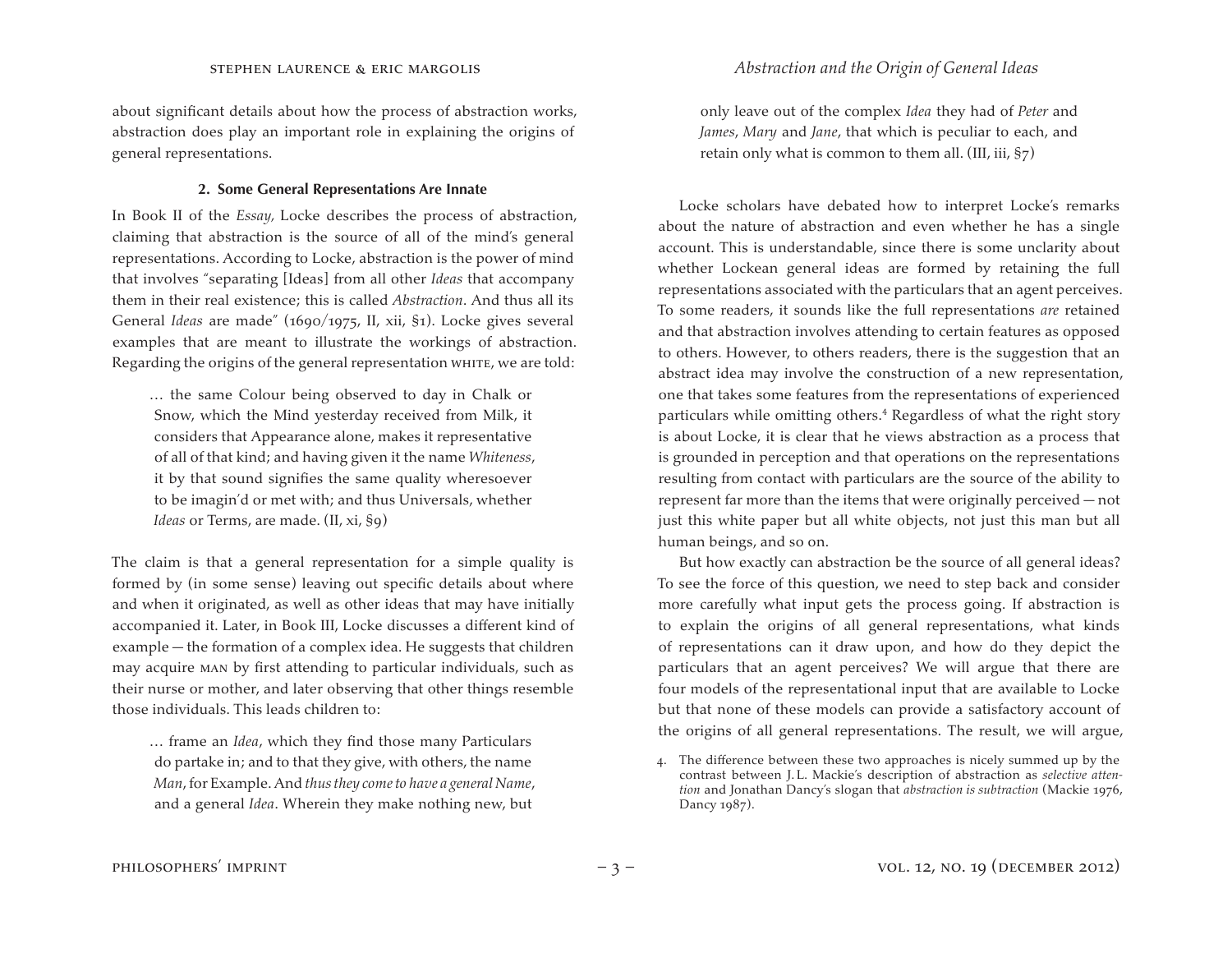is that abstraction cannot plausibly be the source of all general representations and that it is highly unlikely that *any* learning process could be the source of all general representations. If an organism has any general representations at all, then, in all likelihood, some of these must be innate.

We should note at the outset that this argument is intended as an inference to the best explanation, not a proof. We do not claim that it is logically impossible for all general representations to be acquired without there being some innate general representations. Rather, our point is that non-nativist models incur prohibitive explanatory costs. Also, to simplify the discussion, we will suppose that the general representation that we are trying to understand is whire and that the experience from which it is abstracted is the visual perception of a snowball (or a number of snowballs). We can now rephrase the issue as identifying how the snowball is initially represented so that WHITE can be abstracted from the experience. There are four potential models to consider.

*Model 1: Individual-representations and feature-representations.* The first model takes as input a combination of individual-representations (*i. e*., representations which function like names or demonstratives and represent individuals *qua* individuals) and representations for each of the salient features of the experienced particular. Thus the snowball might initially be represented with such representations as THAT, COLD, spherical, and solid.

This model faces a number of problems, but the most serious is that it simply presupposes that the process of abstraction takes as input g*eneral representations.*<sup>5</sup> This clearly won't do if the goal is for abstraction to explain the acquisition of *all* general representations, as the appeal to prior general representations will lead to a regress. Moreover, *color* will undoubtedly be among the salient general features of the snowball

that would comprise the input to the acquisition process, and it would presumably be the perception of its color that would support the acquisition of whire. But then the process of acquiring whire would depend upon prior representations that include, among others, the representation white. The model is plainly circular. It ends up saying that white is the product of a process that takes white as its input.

E.J. Lowe has made a related point in a criticism of Lockean abstraction (Lowe 1995, pp. 161–2), but there is an important difference between Lowe's criticism and our own. Lowe claims that abstraction can't get off the ground if the agent doesn't have a way to single out particulars in perception prior to abstraction taking place, and he claims that this requires being able to represent each particular under a sortal that provides a principle of individuation for things of the same type. Then the problem is that abstraction can't account for where these sortal representations come from, since they are a necessary precursor for abstraction to take place. Lowe gives the example of seeing an animal. He says that you may not have to know what type of animal it is, but you have to at least represent it under the sortal ANIMAL in order to single it out from other objects.<sup>6</sup>

We agree with Lowe that general representations are required to get the process of abstraction going, but not for the reason that he cites. The problem isn't limited to sortal representations and isn't primarily generated by the need to represent particulars. Rather, the problem arises for any of the salient features of a perceived object that, by hypothesis, are part of the input to the process of abstraction. Whether the representations of these features provide principles of individuation is irrelevant. Now we ourselves haven't yet argued that general representations must figure in the input to the process. For the moment, it is simply an immediate consequence of the first model that we are considering that they do. Our own argument for the need for general representations will emerge through consideration of the

<sup>5.</sup> The representations of shape, temperature, etc. in the input might be nonconceptual representations, as opposed to conceptual ones. But they would be general representations all the same.

<sup>6.</sup> Though it does not affect our point, Lowe wouldn't put things exactly as we do in the text, since he is agnostic about mental representations and prefers to couch the issue in terms of representational abilities.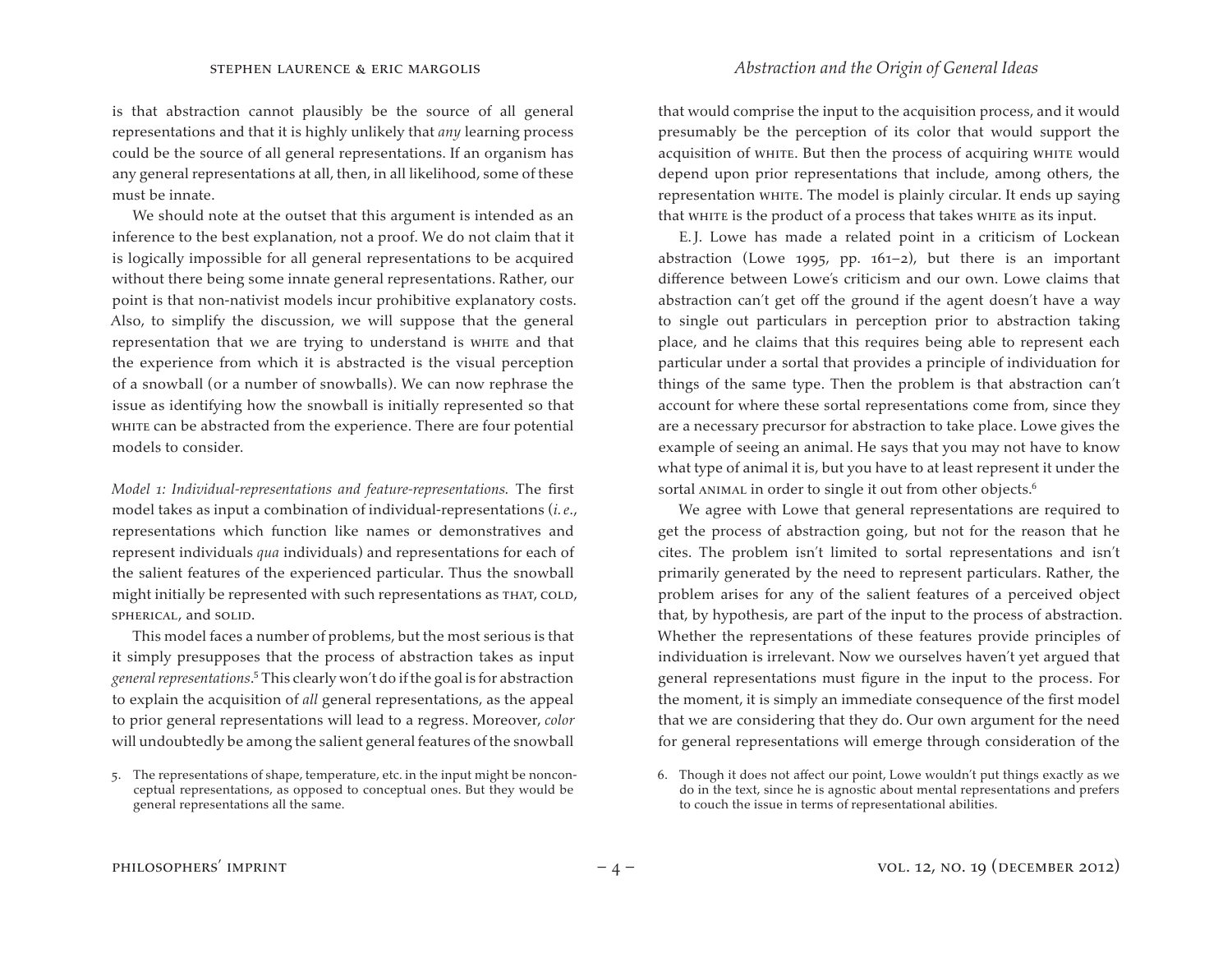various options regarding the input and through highlighting the necessity of explaining how learners can selectively attend to features of stimuli. But even then there is no reason to suppose with Lowe that sortals are required to isolate objects for further attention. There is good empirical evidence for a mechanism of visual attention that is able to track objects by focusing on their spatial-temporal features, not their kind-individuating features, and that this mechanism is present early in cognitive development (Scholl 2001). So while we'll see that Lowe is right to question whether abstraction can account for all general representations, his focus on sortals is too restrictive. The fundamental problem is just that the individual-representationsand-feature-representations model assumes that there are features of a particular that initially need to be represented as such; whatever these features are, the representations of these features cannot themselves be acquired via abstraction on this model.

*Model 2: Individual-representations only.* In order to address the problem with the previous model, one might suppose instead that particulars are initially represented only by individual-representations without any general representations coming into it until abstraction has taken place.

We don't know of any traditional empiricists who have proposed a model of this kind, however, and for good reason. Individualrepresentations alone don't provide enough information to get the process of abstraction going. If particulars are represented simply as objects, without representing any of their features, then the input just isn't rich enough. After all, with the canonical individualrepresentations — demonstratives — the whole idea is that they represent their referents directly, conveying no information about what the represented objects are like. But if all the mind has to go on in representing two white objects is this and that, it would have no basis for cognitively grouping the two together, and certainly no basis for bringing them under a specific general representation such as WHITE. By limiting the initial representations to representations of the

individual objects as such, the agent is effectively representationally cut off from all the features of the objects.

Suppose, however, that we overlook the question of *why* different individual-representations are grouped together and simply allow that they are. Then a number of individual-representations could be combined, yielding a representation like THIS AND THIS AND THIS (each 'this' referring to one of three different white snowballs). Still, the resulting representation wouldn't do, since (1) it lacks the representational breadth of white (white is projectible, whereas the conjoined individual representations only pick out the particulars that have been encountered) and (2) it fails to single out the relevant feature that these objects have in common (whiteness, as opposed to, for example, sphericality, coldness, snowballness, etc.). It's one thing to represent a number of perceived objects that happen to be white and quite another to represent *whiteness* (or to represent white things in general). No finite conjunction of individual-representations of white things would constitute a general representation of whiteness.

*Model 3: Trope-representations.* We are asking what the input to the process of abstraction might look like on the Lockean assumption that abstraction is the source of all general representations. A third possibility, which is seen in the work of Thomas Reid, is that it is particularized properties or abstract individuals, also known as *tropes*, that the input representations represent as such.<sup>7</sup> A trope is property-like in that it constitutes a feature of a particular, but unlike

7. Reid remarks that "the whiteness of the sheet of paper upon which I write cannot be the whiteness of another sheet, though both are called white", and he goes on to add that "the whiteness of this sheet is one thing, whiteness another" (Reid 1785/2002, p. 367). For Reid, there is no such thing as the universal *whiteness*. There are only the individual color tropes that are inherent in each piece of paper, each snowball, etc. Still, the appearance of generality and the prevalence of general terms in natural language are both to be explained by reference to "general conceptions". Though Reid's general conceptions are very different from Locke's general ideas, and Reid himself was a trenchant critic of Lockean ideas, our criticisms of the trope view do not presuppose that general representations are akin to Lockean ideas and apply equally to Reid's general conceptions.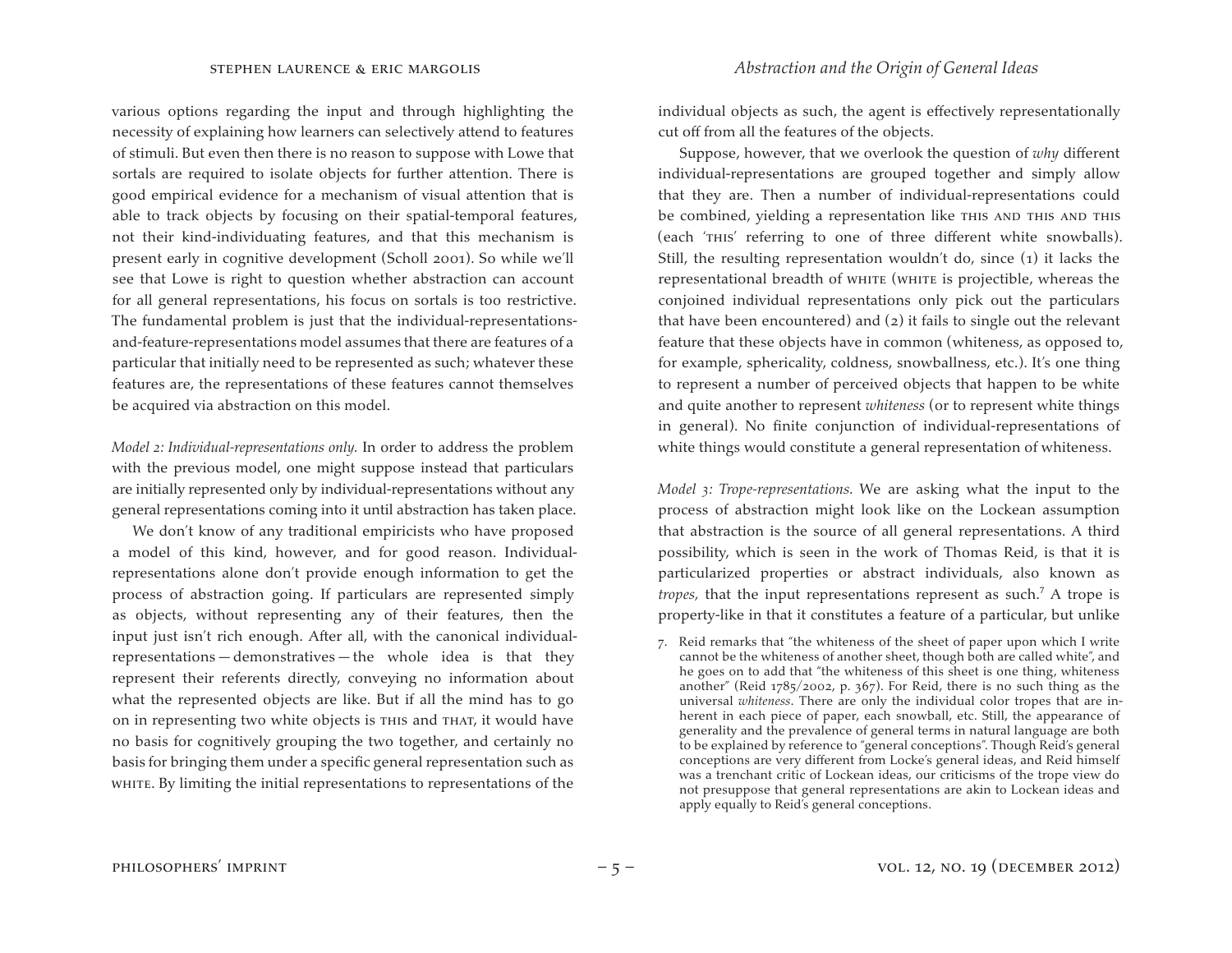a universal, it can be present only in one particular. This is not merely because no other particulars happen to have that feature but because, by its metaphysical nature, a given trope can be possessed only by a single individual — tropes aren't multiply instantiable. Returning to the snowball example, the proposal is that the input to the process of abstraction includes a representation of the snowball's whiteness, where this is taken to be a trope that is inherent to the snowball; no other particular can participate in this very whiteness. In other words, the model restricts the input to representations of individuals (tropes, as abstract particulars) but offers the hope that the agent is no longer cut off from representing the features of the particulars she perceives (tropes, as particularized properties). Features can be represented without any general representations being illicitly smuggled into the foundations of the acquisition process.

Unfortunately, appealing to tropes doesn't help. In representing the whiteness of two white objects, an agent would have to deploy two distinct representations,  $\text{whITE}_1$  and  $\text{whITE}_{2^\prime}$  to represent each whiteness trope as such. Because these representations are essentially of individuals (namely, the two tropes), this gives rise to much the same sort of difficulties that arose for the previous model. There is a question about why these individuals are to be grouped together and how representing them together yields a fully general representation as opposed to one that merely picks out the individuals that have been encountered thus far.

One might think that some headway can be made on the question of why tropes are grouped together by saying that the agent also represents the similarity between the tropes. In the end, this suggestion doesn't help, but it turns out to be somewhat complicated to see why. This is because there are different ways in which the similarity might itself be represented.

The simplest way would be to use a general concept of similarity, one that quantifies over the respects in which similar things are similar to one another. However, if we are looking for a process that would allow us to explain the acquisition of all general representations,

a process that appeals to an existing general representation (*i. e*., similar) in explaining the acquisition of a new general representation is prohibited. Moreover, a completely general concept of similarity would be of little use anyway. Suppose that the agent deems that the referents of white, and white, fall under the fully general similar (in some respect or other). Since any two objects are similar in infinitely many ways (Goodman 1972), this does not bring us any closer to a general representation of WHITE, and it leaves the learner unable to represent the specific respect in which these two tropes are similar. Indeed, it seems that nothing short of a general representation in terms of similar with respect to whiteness will do the trick, since any two color tropes will be *color-similar* in indefinitely many respects as well (corresponding to indefinitely many ways of partitioning the color space that include both tropes). But if we need to appeal to a general representation along the lines of similar with respect to whiteness, we might as well admit that the learner must already have the general representation white. We are driven back to the problem we saw earlier. The input to abstraction would presuppose the representations whose acquisition abstraction is supposed to explain.

There is, however, another option for explaining how different tropes might be deemed similar and consequently why the individualrepresentations for these tropes should be grouped together cognitively. This is that the perceived similarity between these tropes is itself explained in terms of a represented trope (namely, the trope of the similarity between white<sub>1</sub> and white<sub>2</sub>), so that all of the representations in play are representations of tropes as such. In this case, the agent would represent the referents of WHITE1 and WHITE2 as being related via a relational *similarity-trope* that is unique to them and that no other individuals can participate in. Let's suppose that the similarity in such cases is picked out by  $\textsc{sim}$   $\textsc{land}_\textsc{i}$ <sup>8</sup> Consider now

<sup>8.</sup> This is an oversimplification, since any two color tropes will stand in indefinitely many similarity relations (just as they would have indefinitely many features in common). But we will grant this simplification for the purposes of argument.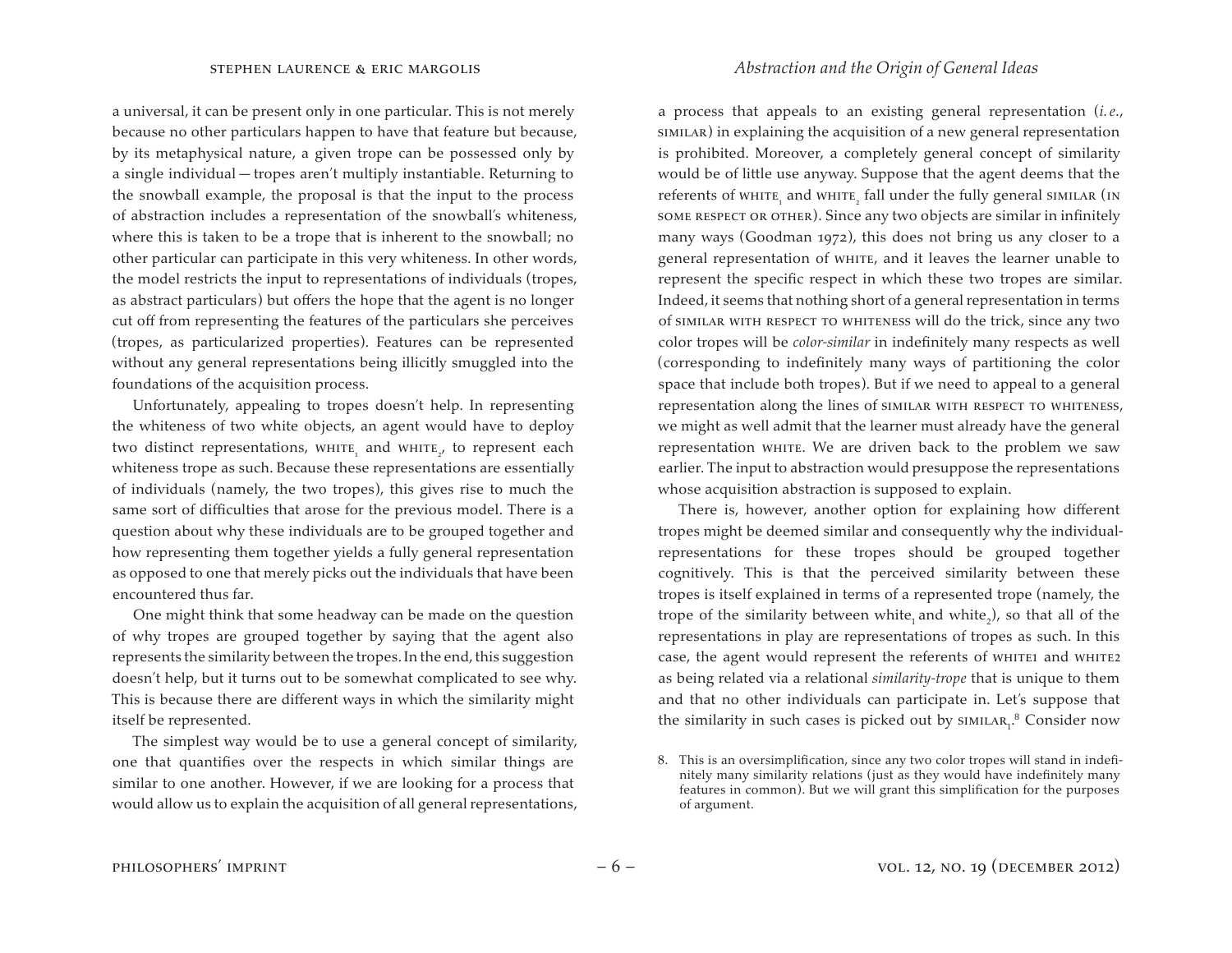what happens when the learner represents a third white object, say, a white sheet of paper. The learner will represent the paper as being white $_{\text{\tiny S}}$  (with whire $_{\text{\tiny S}}$ ). She might then come to compare the paper's whiteness to the other two objects and notice the similarity between the referents of whirt, and whirt, and between whirt, and whirt, To represent these similarities, she could employ representations of the relational tropes involved— $\textsc{simllar}_{2}$  and  $\textsc{simllar}_{3}$ . Now the learner has three similarity representations, but how can she recognize that these similarity relations have anything in common? If we follow the prescription that perceived similarity requires representing a trope, then we'd have to say that, for each of these pairs, there is a higherlevel similarity-trope representation of the similarity between these relations ( $\textsf{simllar}_{\scriptscriptstyle{4'}}$   $\textsf{simllar}_{\scriptscriptstyle{5'}}$   $\textsf{simllar}_{\scriptscriptstyle{6}}$ ), and presumably there would have to be yet another level representing the tropes that explain the similarity among these relations, and so on (see figure 1). A model that appeals exclusively to represented tropes ends up with a regress in which each further level of represented tropes fails to get us any closer to a fully general representation of whiteness.



*Figure 1.* Representations of tropes of whiteness can be compared using similarity-trope representations, but further similarity-trope representations are required to compare these, generating a representational regress.

# stephen laurence & eric margolis *Abstraction and the Origin of General Ideas*

Bertrand Russell uses a related argument in the context of the purely metaphysical dispute about the status of universals. He argues that a nominalistic metaphysics that relies on resemblance between particulars isn't viable, since it would require "that these resemblances resemble each other, and thus at last we shall be forced to admit resemblance as a universal" (Russell 1912, p. 96). Russell is right that there is a need for a higher-order relation of resemblance, but in principle a nominalist could shun the universal *resemblance* by appealing to an infinite hierarchy of tropes, where the resemblance at any given level is captured by a trope that is unique to the resemblance tropes at the previous level (Campbell 1990). We aren't saying this is an especially appealing metaphysics (see Daly 1994 for criticisms), but so far as we can see, trope theorists are free to postulate an infinite hierarchy of similarity or resemblance tropes in this way if they like. In contrast, the argument that bears on the psychology of abstraction is much stronger. The reason is that an infinite hierarchy of *representations* of tropes has no psychological credibility whatsoever. Finite creatures like ourselves can't actually entertain an infinite number of representations. Yet that is exactly what we would have to do to appreciate whiteness in general if the input to abstraction is restricted to representations of tropes as such. Once again, it looks as if we need a richer source of input if we are going to explain how general representations are acquired.

*Model 4: Generality without discrete representations.* We have been looking at the various options regarding the input to the abstraction process, keeping in mind the goal of making abstraction the source of all general representations. We have ruled out a range of approaches that take some combination of representations of individuals as such and representations of features as such (models 1 and 2), and also approaches that take as input representations of particularized properties (tropes) as such (model 3). These come close to exhausting the options that ought to be considered. However, one further possibility is that more complex metaphysical entities than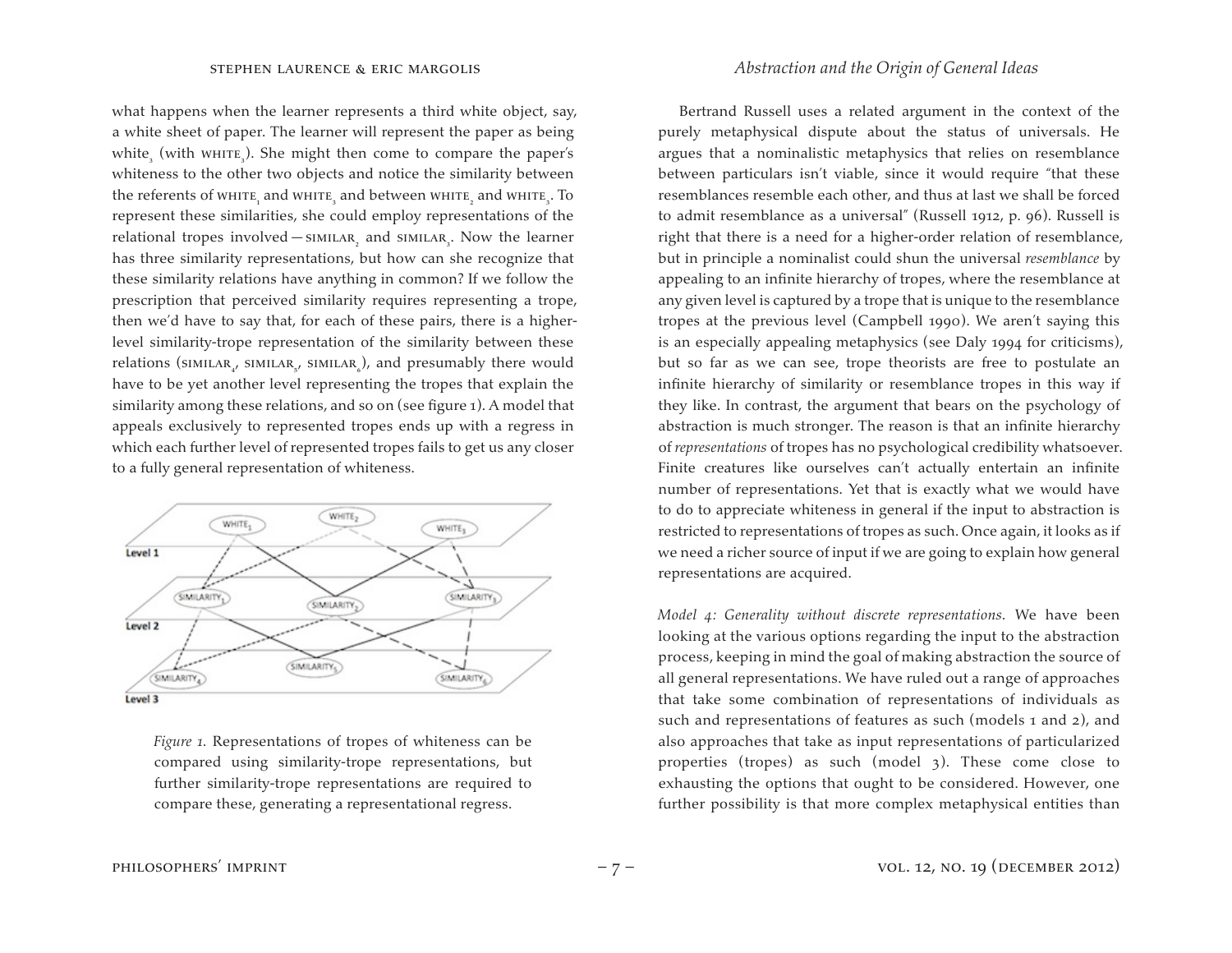individuals and features are represented in the input — something akin to events or states of affairs. In this case, the initial representations forming the input to the abstraction process might be unstructured representations that manage to pick out these more complex entities without any components representing the objects, properties, or tropes that are present in the event. For example, a snowball might be represented as being cold, spherical, *and white*  but without separate representations corresponding to each of these features. The snowball's being cold, spherical, and white would be represented by a single unstructured representation (THIS-IS-COLDspherical-white), not by a structured representation composed of distinct representations capable of independently representing the object and these several features (THIS, COLD, SPHERICAL, and WHITE). In this way, white wouldn't have to be a precursor to abstraction, nor would there have to be prior access to any other general representations corresponding to a particular's features.

Once again, however, psychological considerations need to be taken into account. And from a psychological perspective, such a model is not at all promising. One important feature of our systems of representation is *productivity*. The mind can represent an indefinite number of distinct combinations of features, for which the best explanation is that discrete representations are combined and recombined in accordance with a compositional semantics. However, the model under consideration (generality without discrete representations) is built on the assumption that the representational system doesn't have the compositional structure that this explanation requires. Instead, for each new combination of features attributed to an object, there would have to be a corresponding new and unique primitive representation. Unfortunately, this would require us to possess an astronomical number of primitive representations to serve as input to the process of abstraction. Since for any *n* features there are  $2<sup>n</sup>$  possible combinations of these features, this means that with only a single object and 100 basic features and their combinations to represent — an absurdly conservative assumption — there would

have to be  $2^{100}$  distinct representations that could serve as input to the abstraction process. That's about 500 trillion times more representations than there have been seconds in the history of the universe (on the estimate that the universe is 20 billion years old or roughly  $6.3 \times 10^{17}$  seconds). In our view, the truly staggering number of primitive representations at play is enough to undermine a model that relies wholly on unstructured representations.

But the problem with this model isn't just the sheer number of primitive representations that it would require. The real problem is with how it could account for our ability to acquire white from such representations as THIS-IS-COLD-SPHERICAL-WHITE without a representational basis for homing in on just the whiteness in the experience. To mentally focus on whiteness itself would seem to require the prior ability to represent whiteness as such, but this amounts to helping ourselves to the general representation whire. Once again, the account in question seems to be circular: it cannot explain how the system could derive a representation of white from the input without presupposing that the system already has the ability to represent whiteness.

It is easy to suppose that abstraction explains the origins of all general representations if you don't think through the psychological details. But what the failure of these four models shows is that there is a substantial burden for theorists who want to maintain this position. The principal options for getting the process of abstraction going are all problematic. They either presuppose a certain amount of general representation or are unable to support the acquisition of the target general representation. Of course, there is always the possibility that there might be some further model of how abstraction gets started that we have not considered, one that can (somehow) account for the origins of all general representations. For example, it might be said that abstraction isn't a representational process and hence that the input needn't include any representations at all, much less general ones. All that is required are causal interactions with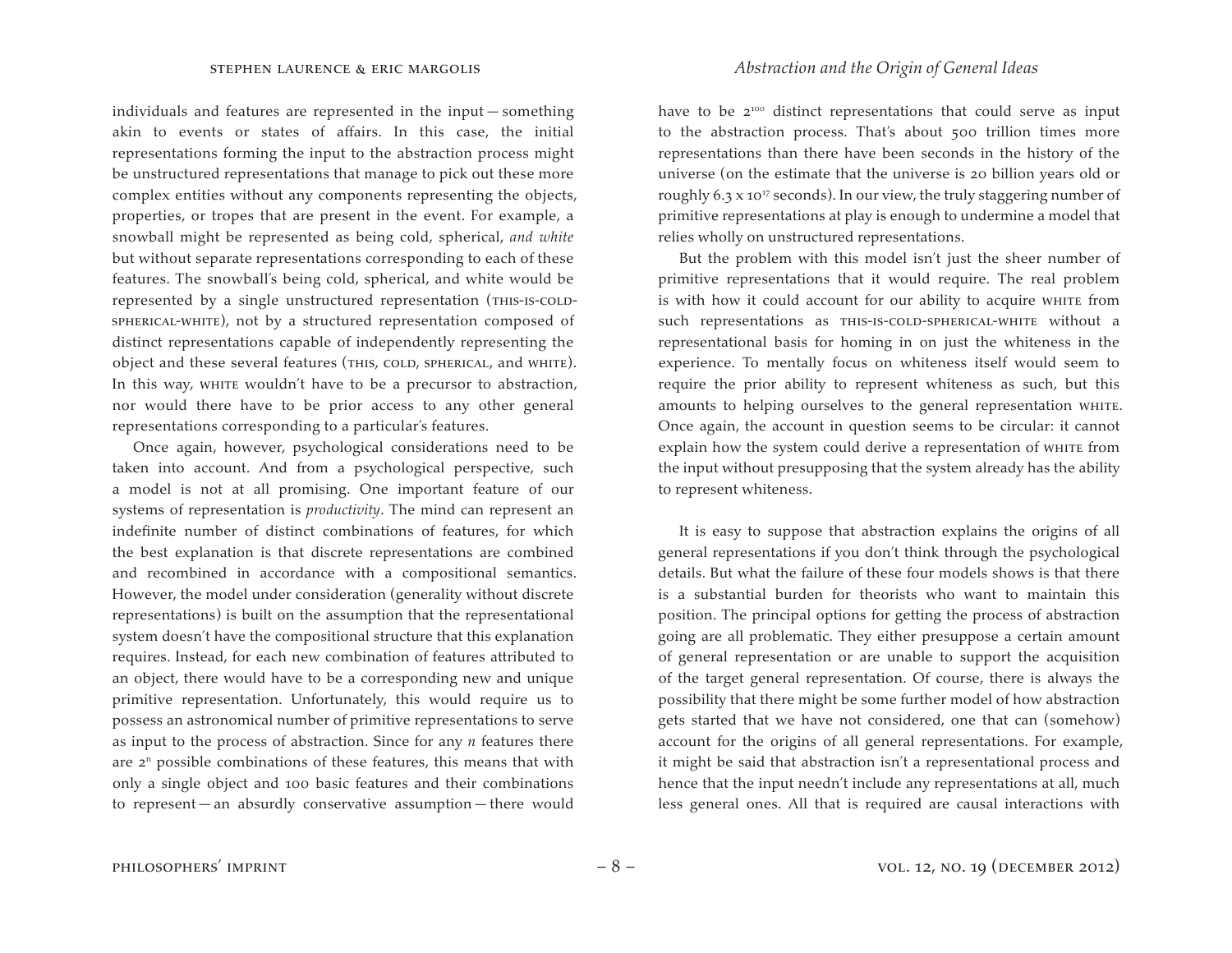property instances. We grant that models of this sort aren't ruled out by anything we have said. But they are decidedly unattractive.<sup>9</sup> They effectively postulate mysterious neurological processes that inexplicably yield content-appropriate general representations simply on the basis of causal contact with the world. Indeed, without a welldeveloped account of how the process works, it is hard to see how a non-representational model of this kind is substantially different from a model that takes certain general representations to be innate and triggered by appropriate causal interactions. In any case, as we noted, we intend our argument to be an inference to the best explanation. The burden is on theorists who think that abstraction can account for the acquisition of all general representations to produce a model of abstraction that can plausibly meet this desideratum. Absent such an account, we conclude on grounds of explanatory plausibility that abstraction cannot explain the origins of all general representations and that some general representations are innate.

Locke was not alone in failing to appreciate the sorts of difficulties we have been pointing to and the need to attend to the psychological question of how abstraction works. Locke's account of abstraction was famously rejected by Berkeley and by Hume as well (largely based on Berkeley's vigorous criticism of the account). From a contemporary perspective, however, Berkeley's criticisms don't cut very deep, since an advocate of abstraction can drop the assumptions that Berkeley's criticisms turn on. And despite their spirited rejection of Lockean abstraction, the alternatives to abstraction embraced by Berkeley and Hume face much the same sorts of problems regarding the input to the process that we have been arguing Locke's account faces.

# stephen laurence & eric margolis *Abstraction and the Origin of General Ideas*

First consider Berkeley's criticisms, which primarily focus on Locke's construal of ideas as mental images and the view that these images can represent only what they resemble (Berkeley 1710/1975). Among other things, Berkeley points out that images are determinate in ways that bar them from achieving the generality that Locke requires. For example, you can't have an image of a generic man that represents men in general. To be recognizable as an image of a man, it would have to include specific details (*e.g.*, size, shape, color) that might be true of some men but not of others. While this may be a trenchant criticism of Locke, given the Lockean view of ideas, proponents of abstraction needn't be committed to the view that ideas are mental images or to the resemblance theory of content, not even for the representations that subserve perceptual processes. So, for contemporary theorists, these criticisms don't really identify the fundamental problems with abstraction.

Now consider Berkeley's own theory of the origins of general representations. According to Berkeley, a general representation arises as an image becomes used to represent a range of particulars that are similar to the one that the image initially picks out. In this way, a representation that is initially particular can become general. Berkeley gives the analogy of a drawing of a line in a geometrical proof. Although the line may be one inch long, it comes to represent all lines, not just one-inch lines, because the proof doesn't turn on its particular length:

And, as that particular line becomes general by being made a sign, so the name *line*, which taken absolutely is particular, by being a sign, is made general. And as the former owes its generality, not to its being the sign of an abstract or general line, but of all particular right lines that may possibly exist, so the latter must be thought to derive its generality from the same cause, namely, the various particular lines which it indifferently denotes. (Berkeley 1710/1975, introduction, §12)

<sup>9.</sup> Much the same might be said for an Aristotelian model where sensible forms are taken to be literally transmitted from an object, through a perceiver's sense organs, into the mind. Adams (1975) succinctly describes such a view as follows: "Perception was interpreted as a transaction in which a form (the sensible form) is transmitted from the perceived object to the perceiver. … There is something (the sensible form) which literally comes into the mind from the object. This theory of perception is the basis for the Aristotelian empiricist answer to the question, how we get our ideas" (p. 73).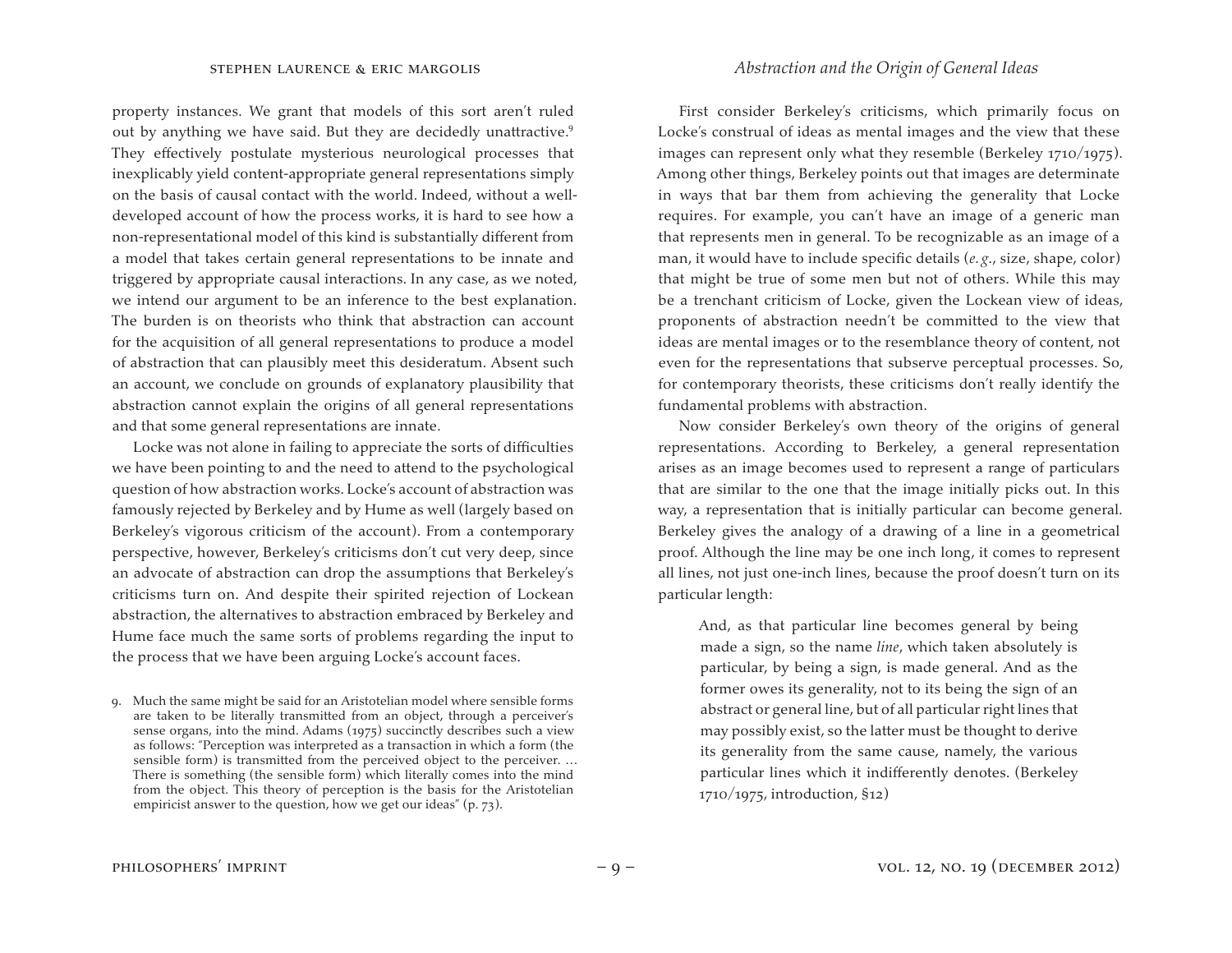Hume described Berkeley's treatment of general representation as "one of the greatest and most valuable discoveries that have been made of late years in the republic of letters..."  $(1739/1978, I, i, §7)$ <sup>10</sup> But despite this high praise, it's hard to see why Berkeley's account is an improvement over Locke's. Basically, we are told that an image achieves generality because it is *used* as a general representation. An agent starts out with an image of a particular but then enlists it to reason about other things by ignoring irrelevant aspects of the image and focusing on just the relevant ones. The problem with this account becomes apparent when we ask how the mind manages to achieve this feat.

Suppose the image is of a specific snowball that a child has just seen and that she ignores the depicted shape and texture, among other things, in the service of thinking about white things in general. To do this, she needs to selectively attend to the color in the image. Yet Berkeley tells us nothing about how he proposes to account for the ability to selectively attend to certainaspects of animage while ignoring others. In order to psychologically focus one's attention on whiteness, one must, in effect, represent whiteness. But in order to do this, the options are essentially those we considered above for the Lockean account. Representing only particulars, whether concrete particulars or tropes, doesn't allow one to attend to whiteness as such. Employing a general representation of whiteness would, of course, allow one to attend to whiteness, but that would require prior possession of the

10. Hume's own treatment of general ideas has a strong affinity with Berkeley's, though the differences between them are worth noting. Hume doesn't follow Berkeley in claiming that we simply attend to relevant aspects of an idea and ignore others. He says, instead, that as we notice the resemblance between different objects, we give them the same name, and then later uses of the word call up related ideas. For example, the word 'triangle' may initially bring to mind an isosceles triangle, but, because of the association with other triangles, it may also bring to mind ideas of equilaterals. Reasoning about triangles in general would then amount to reasoning with an idea of a particular (say, just one isosceles triangle) and for this to be accompanied by much the same reasoning with other related ideas (other isosceles triangles, equilaterals, etc). In other words, you start with an image of an individual and consider the situation with respect to other images of other individuals that bear a resemblance to the first image.

general representation white and hence reintroduce the problem of circularity.<sup>11</sup> And general representations aren't really an option for Berkeley anyway, since the whole point of his treatment of generality is that it is supposed to do away with fully abstract general ideas.

The situation for Berkeley isn't all that different from the situation for Locke, and it's the same for any theory of abstraction, or substitute process, once the need to specify the input is taken seriously. At least some general representations have to be available to get such a process going. *Some general representations have to be innate.* The moral we draw from these reflections is that the hope of providing a comprehensive theory of the origins of general representations should be abandoned. Still, a process worthy of the name *abstraction* might explain the origins of many general representations and thus be an important part of how human representational systems develop. In particular, the process of abstraction might profitably be seen as starting with relatively specific general representations as input (*e. g*., a representation for a given shade of color or a narrowly circumscribed shape) and delivering another type of general representation as output (*e. g*., broader color or shape representations, such as RED OT TRIANGULAR). The input representations would capture the particularity of the represented qualities in experience — what is often called the fine-grainedness of perceptual experience. But the output representations would be comparatively *more general* in that they "abstract" from the particularities of the individually experienced colors, shapes, and so on. This is the idea that we plan to develop in the sections to come. It is a major departure from Locke and from other traditional accounts, but as we've seen, these accounts face insuperable difficulties in explaining how a theory of cognitive development can get by with anything less.

<sup>11.</sup> Hume's account of generality is no better. Hume presupposes that people can recognize that different objects resemble one another. It's on the basis of the resemblance that the corresponding particular ideas become associated by a common word, such as 'triangle'. But Hume doesn't consider the question of how the resemblance is registered psychologically. He too would confront the same set of problematic options.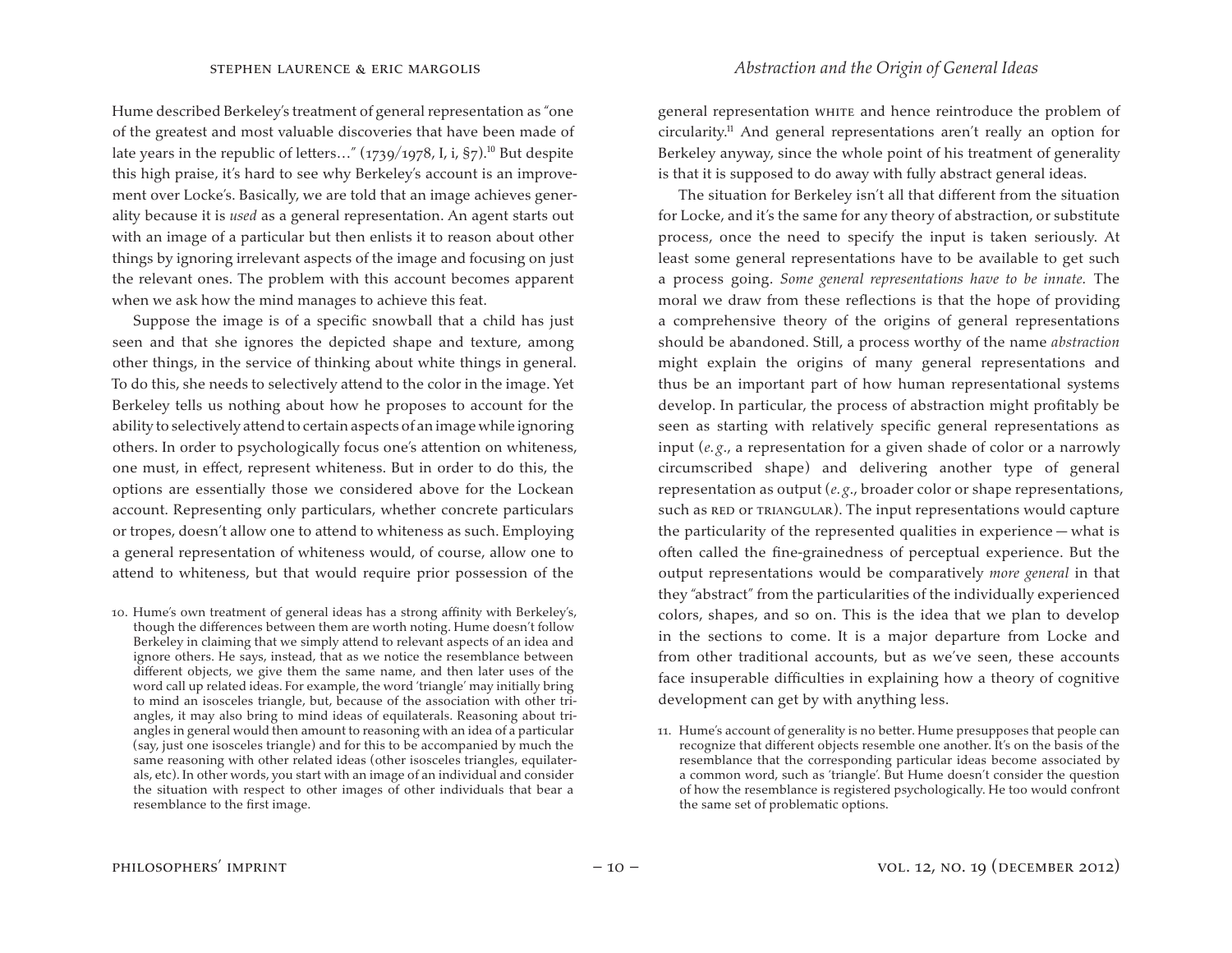# stephen laurence & eric margolis *Abstraction and the Origin of General Ideas*

#### **3. A Neo-Quinean Framework**

In this section, we present a general framework for understanding abstraction. As will become clear, we think that there is a large family of related acquisition models that share important similarities and are equally deserving of the label *abstraction*. Since what is interesting from a philosophical point of view are the contours of the framework rather than the details of any particular model, our aim will be to sketch the broad outlines of the general framework. We take as our starting point W.V.O. Quine's treatment of learning in his paper "Natural Kinds" (Quine 1969). While Quine's account faces significant difficulties, it can be adapted and expanded in various ways to provide a promising basis for understanding abstraction.<sup>12</sup> The resulting neo-Quinean framework makes it possible to explain how abstraction can account for the origins of many general representations without falling prey to the difficulties that we presented for traditional accounts of abstraction in section 2.

Quine's discussion is couched in terms of an account of word learning. His account has three main components. First, Quine assumes that the learner can innately discriminate a range of fine-grained properties in the learning domain, for example, different shades of color in learning color words like 'white' and 'green'. These fine-grained discriminatory capacities provide the input to the process of abstraction. By building generality (albeit fine-grained generality) in from the outset in the form of general capacities for discriminating shades of color, Quine does limit the scope of abstraction. He doesn't take abstraction to explain the origin of *all* general discriminatory capacities. Nonetheless, for Quine, abstraction can explain how a general word like 'white' could be learned on the basis of the fine-grained discriminatory capacities associated with particular shades of color.

The second component of Quine's account is a similarity metric. Quine assumes that the fine-grained discriminatory capacities are innately ordered in terms of similarity (an innate "spacing of qualities"), which he interprets behavioristically. "A standard of similarity is in some sense innate. This point is not against empiricism; it is a commonplace of behavioral psychology" (1969, p. 123). Quine's innate similarity metric incorporates a further element of innate generality, but it also facilitates learning, allowing the account to avoid the difficulties that earlier empiricist accounts of abstraction had in capturing the similarity in the input without general representations.

The third and final component of Quine's account is a selection process. Quine assumes that learners engage in hypothesis testing, where overt behaviors (*e. g*., calling a color sample 'white') are selected through positive and negative feedback in accordance with the principles of conditioning. The selection process operates in tandem with the innate quality space to isolate a region within that space corresponding to a conventional term (*e. g*., the white region within the innate similarity space). In this way, the innate similarity space can come to be partitioned in culture-specific ways.<sup>13</sup>

The structural features of Quine's basic account — innate finegrained generality, an innate similarity space, and a selection process to isolate regions within that similarity space — provide the foundation we have been looking for to develop a workable theory of abstraction. However, the details of Quine's account are problematic in various ways. The most serious difficulties stem from Quine's behaviorism. Consider his explanation of the innate similarity space. Quine's account of what it is to have an innate similarity space is essentially that we are innately disposed to respond to certain stimuli in a similar manner. "A response to a red circle, if it is rewarded, will be elicited again by a pink ellipse more readily than by a blue triangle" (1969, p. 123). This explanation,

<sup>12.</sup> We should note that Quine doesn't describe himself as offering a theory of abstraction. Nonetheless, we will discuss Quine in these terms, since we take the learning process that Quine describes to be a good starting point for understanding abstraction.

<sup>13.</sup> Quine also envisions more radical changes to the similarity space through further language learning, formal education, and the impact of science. One way to think about some of these more radical changes is that they alter the character of the similarity space by, for example, introducing new dimensions.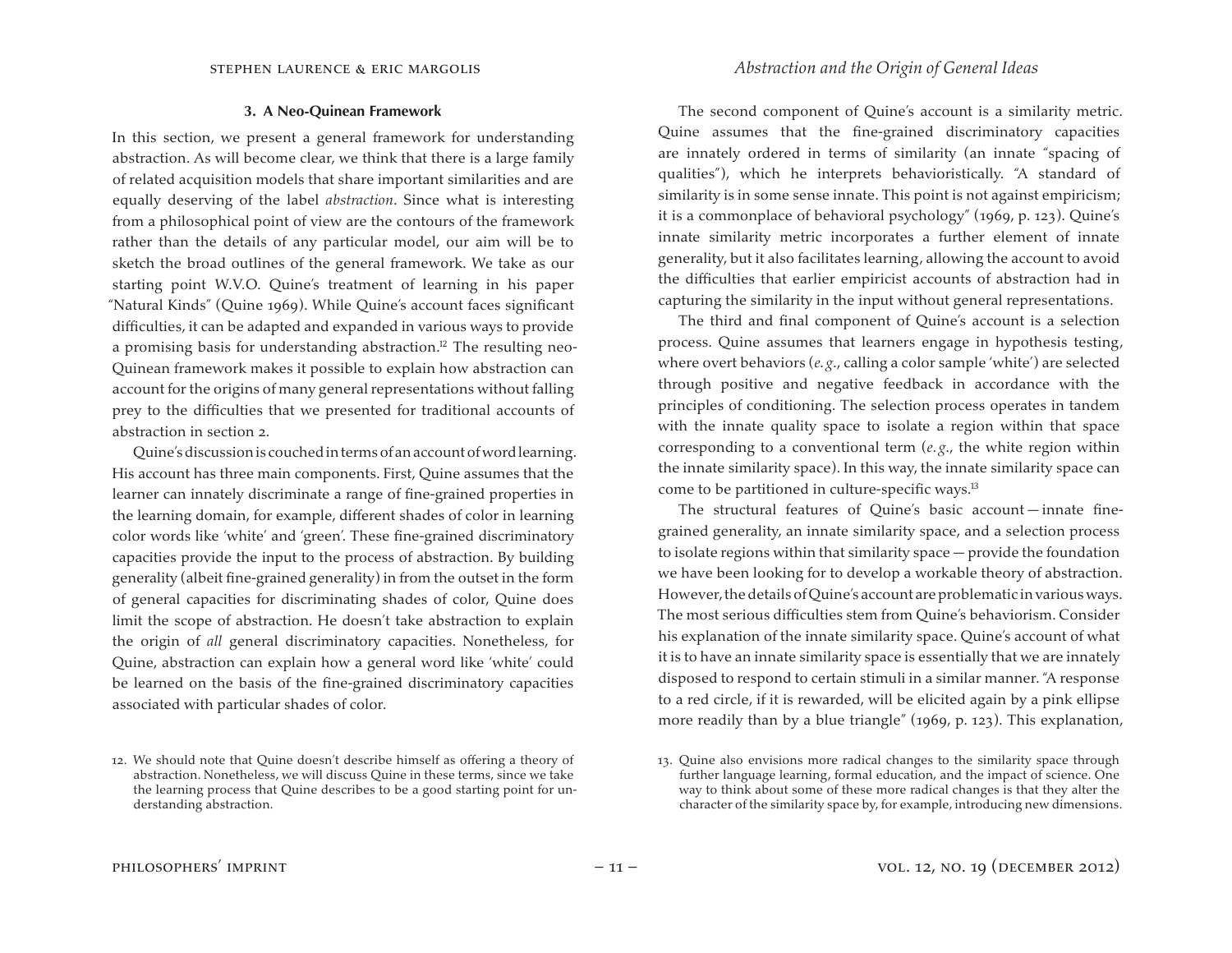however, is little more than a restatement of the phenomenon to be explained. It is no better than saying that we tend to respond to certain stimuli similarly (explanandum) because we are innately disposed to respond to those stimuli similarly (explanans). True enough, but what we need to know is *why* people have the same response to the stimuli. This requires, at the very least, the outlines of a synchronic mechanism. For this reason, a better account would be one that explains the innate sense of similarity in terms of an innate computational process operating over an innate class of fine-grained representations, where features of the representations and the computational process result in representations being ordered so as to produce the similarity effects. Many computational-representational systems are possible here, and so the details are best left to empirical psychology. But we will assume that some such account of similarity is the right way to proceed, as an account that sticks purely to behavioral dispositions isn't substantive. This is the first step in developing the neo-Quinean framework for understanding abstraction. And once a computationalrepresentational system is used to explain the similarity space, it's only natural to adopt representational versions of the other components of Quine's account — the fine-grained discriminatory capacities and the selection process. So our neo-Quinean framework will also include innate fine-grained representations and a selection process that is a computational process — one that operates over a quality space of representational states, not a field of behavioral dispositions.<sup>14</sup>

14. Without a representational account of the selection process, we would need an explanation of why reinforcement has its effects on overt behavior, and we would face difficulties arising from the fact that the principles of conditioning don't apply to many instances of learning, including word learning (Chomsky 1959). Citing only external factors (the impingement of stimuli, the imposition of rewards, etc.) is inadequate, since these clearly don't have the same effects on every physical system. There has to be something about the intrinsic character of the learning system that explains why conditioning shapes its responses. The best account that psychology has to offer is that, in many cases, the mechanism is deeply cognitive. It's because of the way that the contingencies of rewards and punishments are represented that the principles of conditioning have any purchase on changes in behavioral regularities (Gallistel 1990; Gallistel & Gibbon 2002).

Another aspect of Quine's account that should be addressed is the character of the selection process. Quine narrowly focuses on a single type of selection process (hypothesis testing driven by conditioning). Though a representational version of this suggestion can account for the acquisition of general perceptual representations, there are numerous possibilities for how a selection process might function, and the neo-Quinean framework should be taken to encompass the full range of such possibilities. Not all models will involve hypothesis testing, and among those that do, there will be differences in the assumptions they make. The processes involved in isolating a region in the innate quality space can range from relatively unconstrained processes (*e. g*., summation of positive instances, or hypothesizing simple regularly shaped regions containing positive instances and excluding negative instances) to highly constrained processes (*e. g*., where hypotheses are drawn from a highly circumscribed set or where the hypothesis space evolves in an innately specified manner). We will offer examples along these lines below. The important point for present purposes is that a wide variety of options are available for the selection process, each of which, in its own way, isolates a region of the innate quality space in response to the fine-grained representations that are taken as input.

There are also a number of other important sources of potential variation that Quine himself does not discuss but which ought to be included in the neo-Quinean framework. For example, the finegrained representations that form the basis of abstraction needn't always be innate. In some cases, they might be learned. Likewise, the innate quality space might not be developmentally fixed. The size or dimensions of this space might be altered. Relational parameters within a quality space might also be altered, or new relations superimposed onto the space. There could also be multiple distinct quality spaces and quality spaces that stand in different relations of psychological accessibility to one another. Taken together, these and the previously mentioned sources of variation introduce considerable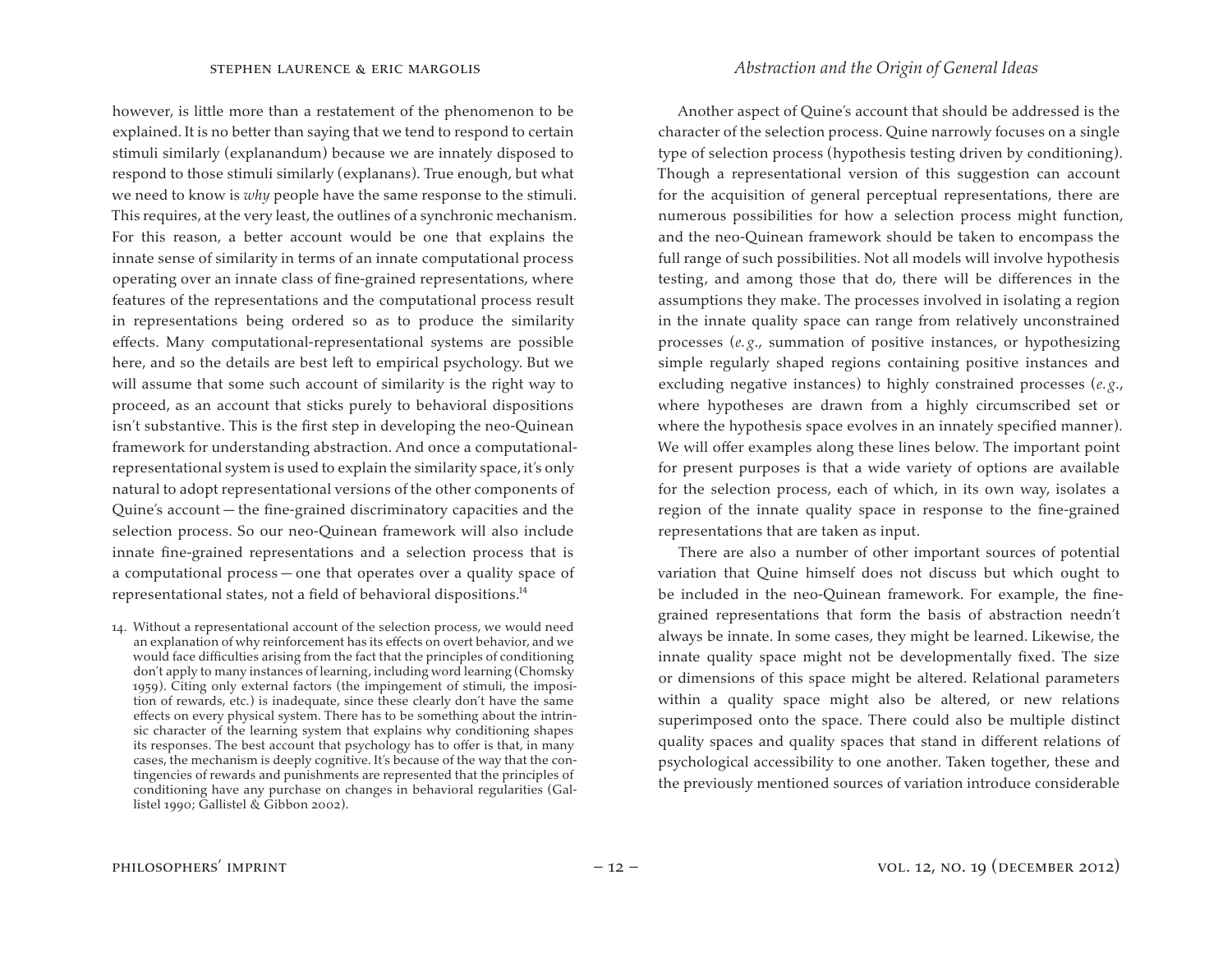flexibility within the neo-Quinean framework.<sup>15</sup> While we won't be able to systematically explore all these different possibilities, some will be discussed below.

In sum, the neo-Quinean framework that we are proposing takes the following form: Abstraction is a computational-representational learning process that operates over a quality space of fine-grained general representations that are ordered by a similarity metric. Abstraction involves a selection process that isolates regions of the quality space. The similarity metric needn't be simple. In fact, it might be quite complex and multifaceted. Likewise, the selection process can take many different forms. But one thing that all variations on this basic model have in common is that, by building in enough structure right from the outset (some general representations and a suitable similarity metric), the criticisms that were so damaging to traditional theories of abstraction are avoided.

If we return to the example of the general representation whire, there are numerous alternative models for how such a representation might be acquired in the neo-Quinean framework. One possibility, just to get the feel of the framework, would be a model much like the computational-representational analog of Quine's own account of color words. In this case, a learner comes equipped for the task with general representations for different shades of white (among other colors), as well as an innate similarity metric that organizes her color space. Then, upon encountering different instances of white things (snowballs, paper, milk, etc.), she would represent those particular shades and, through a process of positive and negative feedback, develop a representation that incorporates all of the shades that received a positive signal and none of the shades that that received a negative signal.

# stephen laurence & eric margolis *Abstraction and the Origin of General Ideas*

This is just one example, but notice that such a model avoids the difficulties that we raised in the previous section for Locke and others, and does so specifically by abandoning the Lockean ambition of trying to explain the origins of all general representations via abstraction. Instead, the model works by supposing that some general representations are innate (*e. g*., the fine-grained but still general representations of particular shades of white). Abstraction, according to the neo-Quinean framework, can't account for all general representations, but that is of no matter, since no framework can account for all general representations. What this new framework does do, however, is very much in the spirit of traditional theories of abstraction, in that it explains how general representations can be learned on the basis of fine-grained perceptual experience.

## **4. Implications of the Neo-Quinean Framework**

We've sketched the general outlines of a workable framework for understanding abstraction, but many questions remain regarding how the framework should be developed and regarding the implications it has for philosophical theories of the mind. In this section, we make some programmatic suggestions. We offer these in the spirit of an initial exploration of a poorly understood area that is ripe for philosophical attention. But even at this early stage of inquiry, we think there are some important and perhaps surprising conclusions that can be drawn. We organize our remarks around three general issues: (1) the empiricism-nativism debate,  $(z)$  the output of the process of abstraction, and  $(3)$  human uniqueness.

### *(1) Abstraction and the Empiricism-Nativism Debate*

Abstraction has historically been seen as a distinctively empiricist acquisition process. However, we will argue that there is nothing about abstraction per se that limits it to an empiricist psychology; abstraction is equally compatible with nativist views of the mind. To see why, we need to step back and consider the characteristic features of nativism and empiricism.

<sup>15.</sup> Also open to investigation is the class of representations that might be acquired by such a process. This is likely to include standard perceptual representations (*e.g.*, representations for colors, textures, and odors). But it might also include representations involved in bodily sensations (pleasure, pain, heat, etc.) and representations of cross-modal and amodal categories (*e. g*., shape and spatial relations), among others.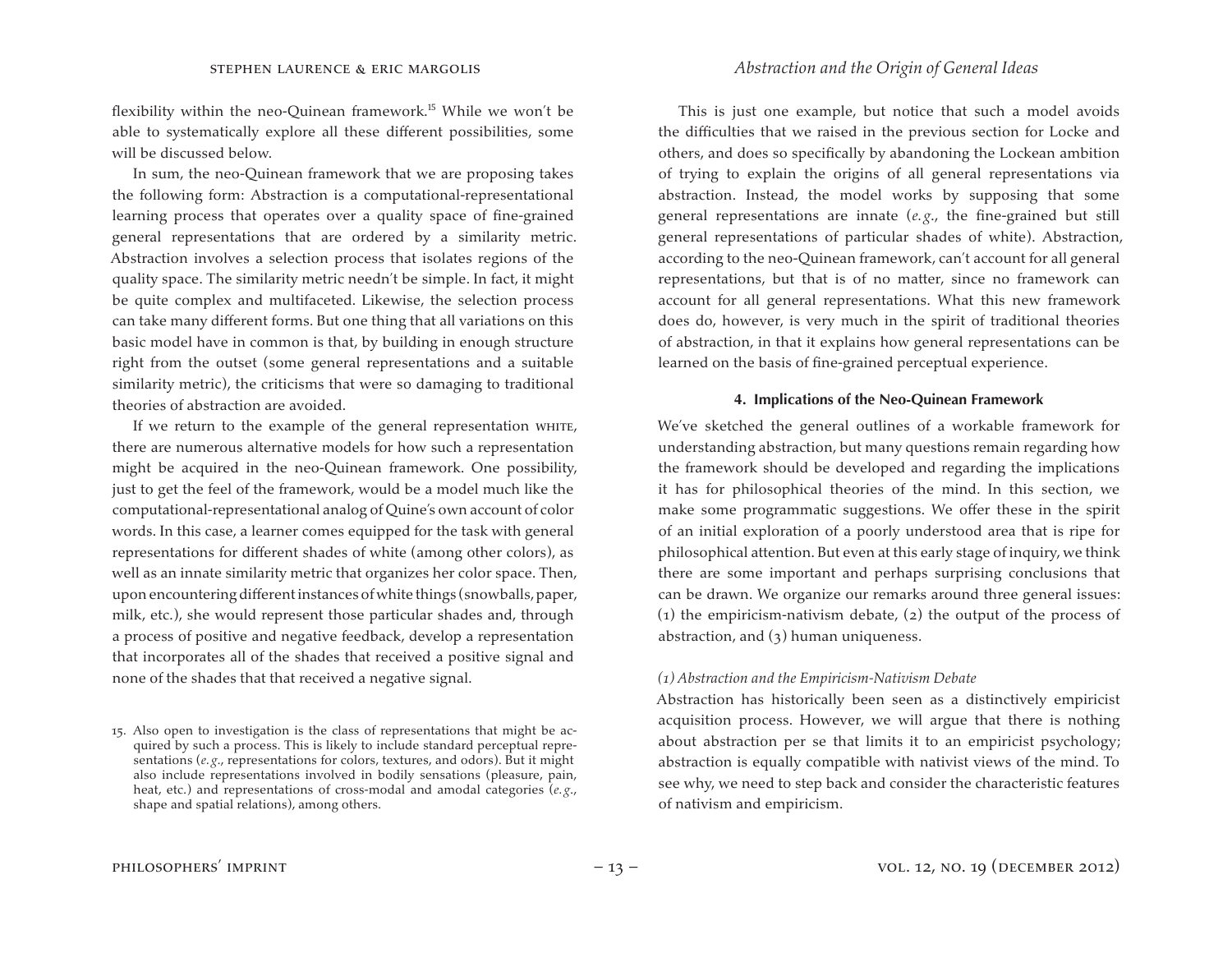Empiricists and nativists disagree about the way that psychological traits (psychological faculties, states, dispositions, etc.) are acquired.<sup>16</sup> Empiricists maintain that most psychological traits are acquired on the basis of a small number of general-purpose psychological systems, while nativists maintain that numerous specialized systems are needed as well. Although commentators sometimes lose sight of the point, both nativists and empiricists appeal to innate psychological traits in accounting for the acquisition of further psychological traits. For example, empiricists who are opposed to innate knowledge nonetheless suppose that basic psychological faculties for perception and memory are innate. Another common misunderstanding is the supposition that empiricists are alone in giving a large role to learning. But nativists aren't opposed to learning. They just disagree with empiricists about how learning takes place and about the systems involved. Empiricists only invoke general-purpose learning systems (*e. g*., principles of association), while nativists also invoke specialized learning systems (*e. g*., an innate language-acquisition device).

Far more could be said about the empiricism-nativism dispute, but even with this brief outline, it ought to be clear that abstraction isn't intrinsically empiricist; nativist versions of abstraction are also possible. Whether a given occurrence of abstraction should count as empiricist or nativist depends on how the details are filled in. The crucial factors have to do with the character of the innate similarity space and the types of selection processes that are invoked. For instance, where the selection process is domain-general and subject to few if any innate constraints, the result will be an empiricist model. But where it is domain-specific and subject to significant innate constraints, the result will be a nativist model. To illustrate that abstraction is neutral

regarding the disagreement between empiricists and nativists, we return to the case of color.

Currently, there is a lively debate regarding the extent to which the acquisition of general color representations — concepts like white,  $B$ LUE, and  $G$ REEN  $-$  is innately constrained. Some researchers view the learning of color categories in strongly empiricist terms. For example, in a recent review of the literature on color categorization, Regier & Kay (2009) provide a description of a view that should sound familiar:

Debi Roberson and colleagues … concluded that there are no universal foci, that categories therefore cannot be organized around them, and that ''color categories are formed from boundary demarcation based predominantly on language'' … subject to the constraint of 'grouping by similarity': namely, that categories must form contiguous regions of color space. The implication is that apart from that rather loose constraint, category boundaries are determined exclusively by local linguistic convention. (Regier & Kay 2009, p. 442)

Put in these terms, Roberson et al.'s position bears a striking resemblance to Quine's (minus the behaviorism). In support of their view, Roberson et al. point to cross-cultural evidence demonstrating significant variation in color representations. For example, in an important study, Davidoff, Davies, & Roberson (1999) report that the Berinmo of Papua New Guinea use five basic color terms that crosscut the basic color terms in English; one Berinmo term covers both yellow (*i. e*., what's called 'yellow' in English) and numerous shades that English speakers think of as green. On Roberson et al.'s account, color representations are learned by identifying different culturally salient regions within a common initial similarity space. Since there are only weak internal constraints on the learning process, color representations will vary significantly cross-culturally.

<sup>16.</sup> Historically, concerns about the nature and origins of psychological traits were often conflated with epistemological questions about justification (Cowie 1999). From a contemporary perspective, however, it is clear that justification is one thing and psychology another. In principle, a belief that requires empirical justification could be innate (*e. g*., the belief that spiders are dangerous), while a belief that is justified a priori might not be (*e. g*., the belief that arithmetic is incomplete).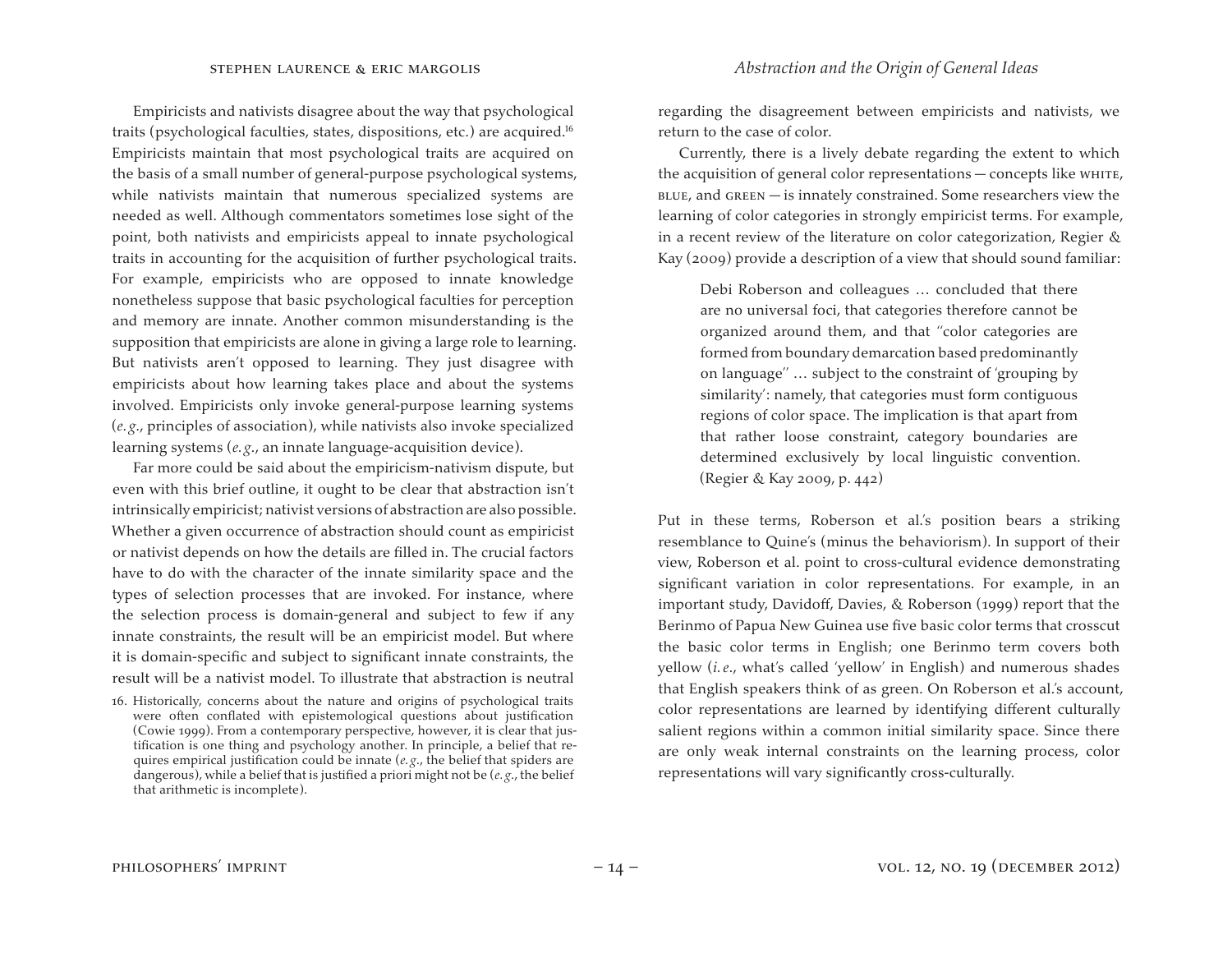However, other evidence suggests that the acquisition of color representations is guided by strong innate constraints. In an important early study, Bornstein, Kessen, & Weiskopf (1976) showed 4-month-old infants examples of a primary hue until the infants began to lose interest and then showed them novel instances of the same hue as well as equally novel instances that crossed a hue boundary. For example, infants were familiarized with a shade of blue  $(480-nm$  light; nm = nanometer) and subsequently shown a novel shade of blue (450-nm light) and an equally novel shade of green (510-nm light). The result was that the infants looked significantly longer at the novel shade of the new hue (green) but not at the novel shade of the old hue (blue). Franklin & Davies (2004) have recently replicated these findings using a more rigorous metric for measuring distances between stimuli. They found boundaries not only between primary color categories (blue-green) but also between secondary color categories (blue-purple). Together with the evidence of adult variability from Roberson et al., this evidence suggests that the abstraction process may begin not with an equipotent innate similarity space with no category boundaries but with a similarity space that comes with its own innately bounded regions that are modified in light of later experience. Such a model is still fully compatible with the neo-Quinean framework for abstraction. It's just a model in which the selection process is a *nativist* one, involving adjustments around innately specified boundaries in the similarity space.

Other evidence that suggests that the learning process is guided by nativist constraints points in the direction of a different sort of nativist model. For example, Terry Regier and colleagues examined color naming in 110 languages from nonindustrialized societies around the world (Regier, Kay, & Cook 2005). They found that the best examples of color terms across this diverse sample tended to cluster around the best examples of the English terms 'black', 'white', 'red', 'yellow', 'green', and 'blue'. On an empiricist model, this is highly surprising — if there are no built-in ways to group colors, why should people in every culture wind up with highly similar best examples of

colors? Moreover, Regier et al. also found that the best examples of colors across these languages were more closely clustered than the center points of the color fields associated with each language's color terms. This suggests that the best examples are not simply derived from the color fields associated with the terms but rather that the best examples are primary and the color fields form around them. A natural model that takes account of this fact would be to have innate focal colors around which color fields are built through a process of learning. Or another possibility is to have *innate focal color fields*, where the best examples of colors must lie within these fields but the precise locations are open to linguistic influence and consequently subject to cross-cultural variation.

Our purpose here is not to settle the issue of whether a nativist or an empiricist model provides the best model of color concept acquisition. Rather, the illustrations are intended to show that, despite the historical affiliation between abstraction and empiricist approaches to representational-conceptual development, there is nothing in the process of abstraction that exclusively ties it to an empiricist psychology. Empiricists and nativists alike can help themselves to the process of abstraction. Theorists can even mix and match the two approaches by adopting empiricist processes for some domains of abstraction and nativist processes for others. What will determine whether the process is an empiricist or nativist one isn't merely whether abstraction takes place but rather the character of the innate structure of the similarity spaces and the innate constraints that guide the process as it unfolds.

#### *(2) The Output of the Process of Abstraction*

Most of the mind's representations are complex representations. They have constituent structure in accordance with the principles of compositional semantics. The concept white circle, for example, is composed of the simpler concepts white and circle. Primitive representations, on the other hand, do not have compositional semantic structure. They are the semantic atoms from which complex representations are built. For Locke, many of the products of abstraction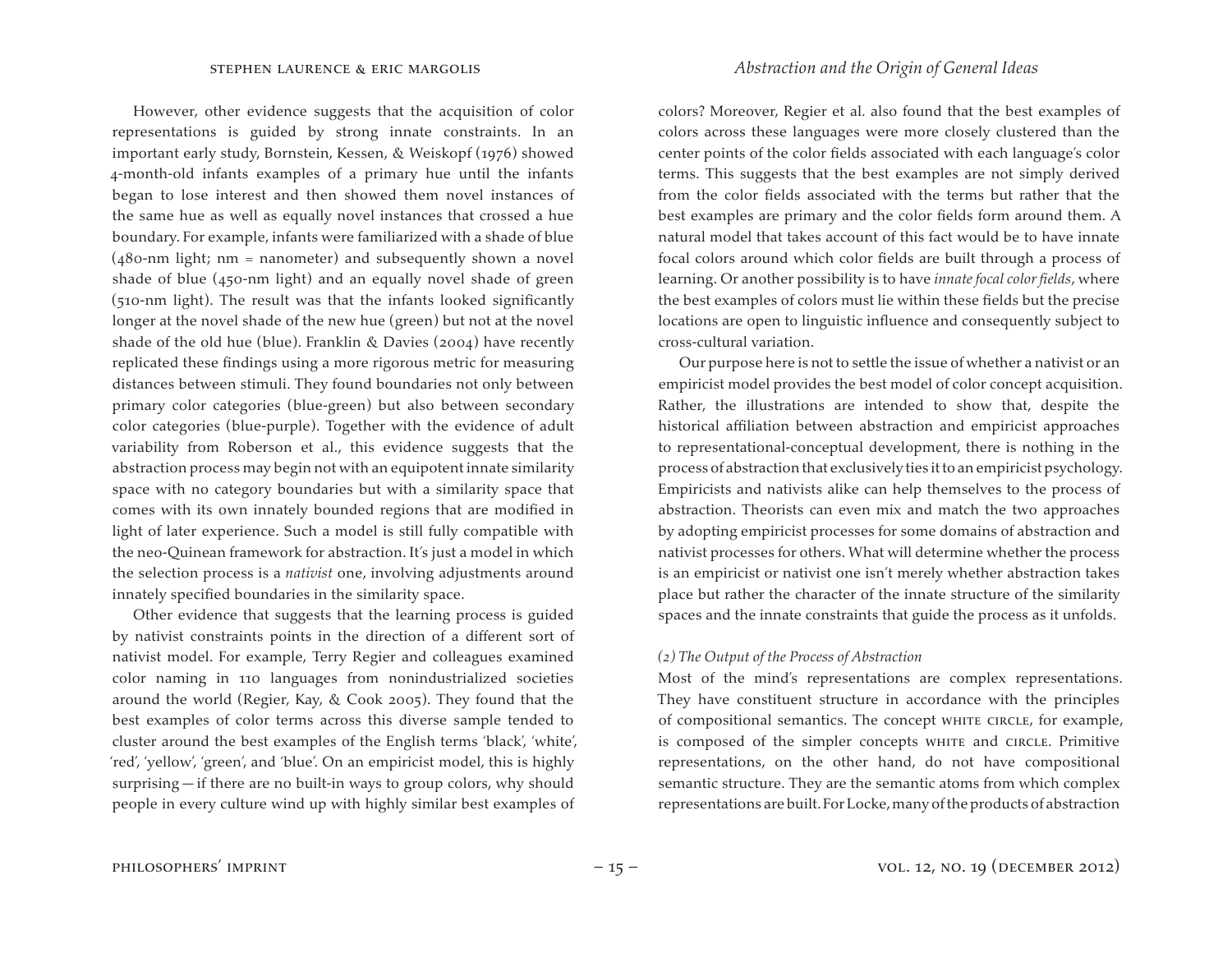seem to have been primitive representations of this sort (*e. g*., white). This raises the interesting question of whether representations that are learned via abstraction within the neo-Quinean framework could be primitive, since it is widely assumed that primitive representations cannot be learned. As Steven Pinker describes the consensus:

On the nurture side, empiricists tend to make do with the abstemious inventory of sensori-motor features, invoking only the process of association to build more complex ones. On the nature side, nativists argue that a larger and more abstract set of concepts, such as "cause," "number," "living thing," "exchange," "kin," and "danger," come readymade rather than being assembled onsite.

Both sides, if pressed, have to agree that the simple building blocks of cognition — like the keys on a piano, the alphabet in a typewriter, or the crayons in a box — must themselves be innate. Type on a standard typewriter all you want; though you can bang out any number of English words and sentences, you'll never see a single character of Hebrew or Tamil or Japanese. (Pinker 2007, p. 93)

According to this *building blocks model* of representational-conceptual development, the primitive representations must be innate, and the rest of our representations and concepts are assembled from these primitives. However, if abstraction offers a way to learn new primitive representations, then it argues against the building blocks model. It would show that a compelling and extremely influential view about the origins of concepts is misguided.<sup>17</sup>

Oneofthebenefitsofhavinganexplicitframeworkforunderstanding abstraction is that it renders such questions tractable. Consider again the case of color representations. Given the neo-Quinean framework,

# stephen laurence & eric margolis *Abstraction and the Origin of General Ideas*

we can take the input to the process of abstraction to be a set of representations of various specific shades within a similarity space (several particular shades of white, corresponding to the colors of several experienced white objects). A selection process operating on this input results in the demarcation of a field within this similarity space (a region in the color space corresponding to whiteness is delimited). Let's suppose that this process also generates a new representation, WHITE, that is linked to each of the representations in the selected field such that the activation of any element in the field brings about the activation of this new higher-level representation. Now the semantics of this higher-level representation could be handled in a number of different ways. One way would be for the content of the representation to be determined by its causal dependence on the environmental conditions that it has the function of responding to (Dretske 1995); the internal representations for specific shades would simply mediate this mind-world link between external conditions (whiteness) and the representation white. Elsewhere, we have called such mediating factors *sustaining mechanisms* (Margolis 1998; Laurence & Margolis 2002). A sustaining mechanism doesn't directly determine a representation's content but indirectly makes its contribution by establishing the mind-world relation that does constitute the representation's content. On such an account, the products of the process of abstraction — representations like white, circular, smooth, etc.— would have their content determined not compositionally but rather by the mind-world relations established by the sustaining mechanisms.<sup>18</sup> Hence abstraction *would* result in new primitives. So it looks like it is possible to learn new primitive concepts via abstraction on the neo-Quinean framework.

18. Notice that, on this treatment, the representations of the various fine-grained shades aren't *constituents* of the general representation, unlike whire and circle in white circle. Theorists who opt for sustaining mechanisms rather than constituency relations often do so because it weakens the relationship between the representations in the sustaining mechanism and the concept whose content is indirectly established, thus allowing for the possession of a given concept across a great deal of perceptual and cognitive variability (see Laurence & Margolis 1999, Dretske 1981, Fodor 1987).

<sup>17.</sup> If new primitives can be learned via abstraction, this would strengthen the case that we've made elsewhere against the building blocks model (Laurence & Margolis 2002); see also Carey (2009).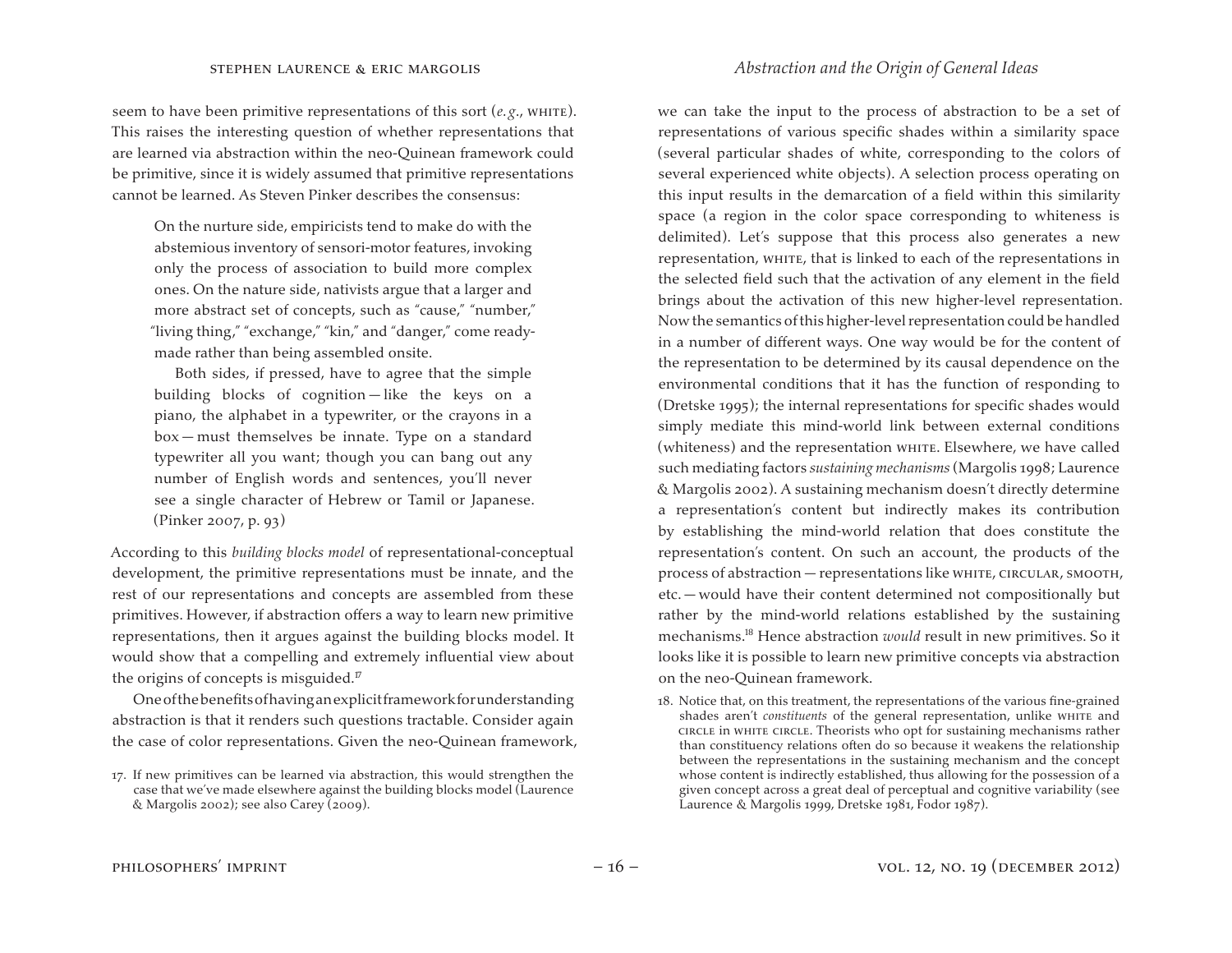This sort of model isn't mandatory, however, and other models that are consistent with the neo-Quinean framework would have the output of the process of abstraction be a complex representation, not a primitive. Once again, consider the case of color representations. As before, we can take the input to abstraction on the neo-Quinean framework to be a set of representations of various specific shades within a similarity space, and a selection process will result in the demarcation of a field within the similarity space. This time, though, we will suppose that this process also generates a new representation that is a disjunctive representation whose many disjuncts are just the representations that appear in the demarcated field. On this model, the semantics of the abstracted representation is plainly compositional. The content of white is a function of the contents of its constituents and the compositional structure in which they inhere.

Both the compositional model and the sustaining mechanism model are compatible with the neo-Quinean framework. Abstraction can produce complex representations that *incorporate* the fine-grained representations that are the input to the process, or it can produce simple representations that are *activated by sustaining mechanisms* that incorporate the fine-grained representations. Nonetheless, several considerations suggest that the sustaining mechanism model may be preferable. One is the computational load for processes that occur at the level of the abstracted representation. If these processes have to operate on a highly structured representation and deal with each of its numerous constituents, this is likely to place a heavy processing burden on the system. On the other hand, if the processes can stick to an unstructured representation and ignore all of the structure that is inherent in its sustaining mechanism, the computational load would be considerably eased. There may also be advantages in the informational loss that is inherent to the employment of an unstructured representation. For example, if what matters in applying a learned rule is the more general category *white*, then a representation that focuses attention on just that category (and not on some particular shade) puts the emphasis just where it should be. If it doesn't matter which precise shade is at issue, it's important not to fixate too strongly on any particular shade.

For purposes of this paper, we don't need to settle the question of whether abstracted representations are, in fact, primitive. We simply want to call attention to the fact that the neo-Quinean framework allows for the possibility that new primitives can be learned. Since standard theories of development so often suppose that new primitives must be innate, this is a possibility of considerable philosophical interest. On the model we have sketched, the neo-Quinean framework would allow us to acquire new primitive concepts, thereby increasing the combinatorial expressive power of our representational-conceptual system.

## *(3) Is Abstraction Uniquely Human?*

As Locke sees things, the ability to form abstract ideas is a uniquely human capacity, one that is associated with our linguistic abilities. Locke takes the fact that animals don't use public signs to be a good indication that they aren't able to have any general ideas at all:

… the power of *Abstracting* is not at all in them; and that the having of general *Ideas*, is that which puts a perfect distinction between Man and Brutes; and is an Excellency which the Faculties of Brutes do by no means attain to. For it is evident, we observe no foot-steps in them, of making use of general signs for universal *Ideas*; from which we have reason to imagine, that they have not the faculty of abstracting, or making general *Ideas*, since they have no use of Words, or any other general Signs.  $(1690/1975, \text{II}, \text{xi}, \text{S}10)$ 

Locke is not alone in these views. Thomas Reid, for one, wholeheartedly agrees that animals "have not the powers of abstracting and generalizing; and that in this particular, Nature has made a specific difference between them and the human species" (Reid 1785/2002, p.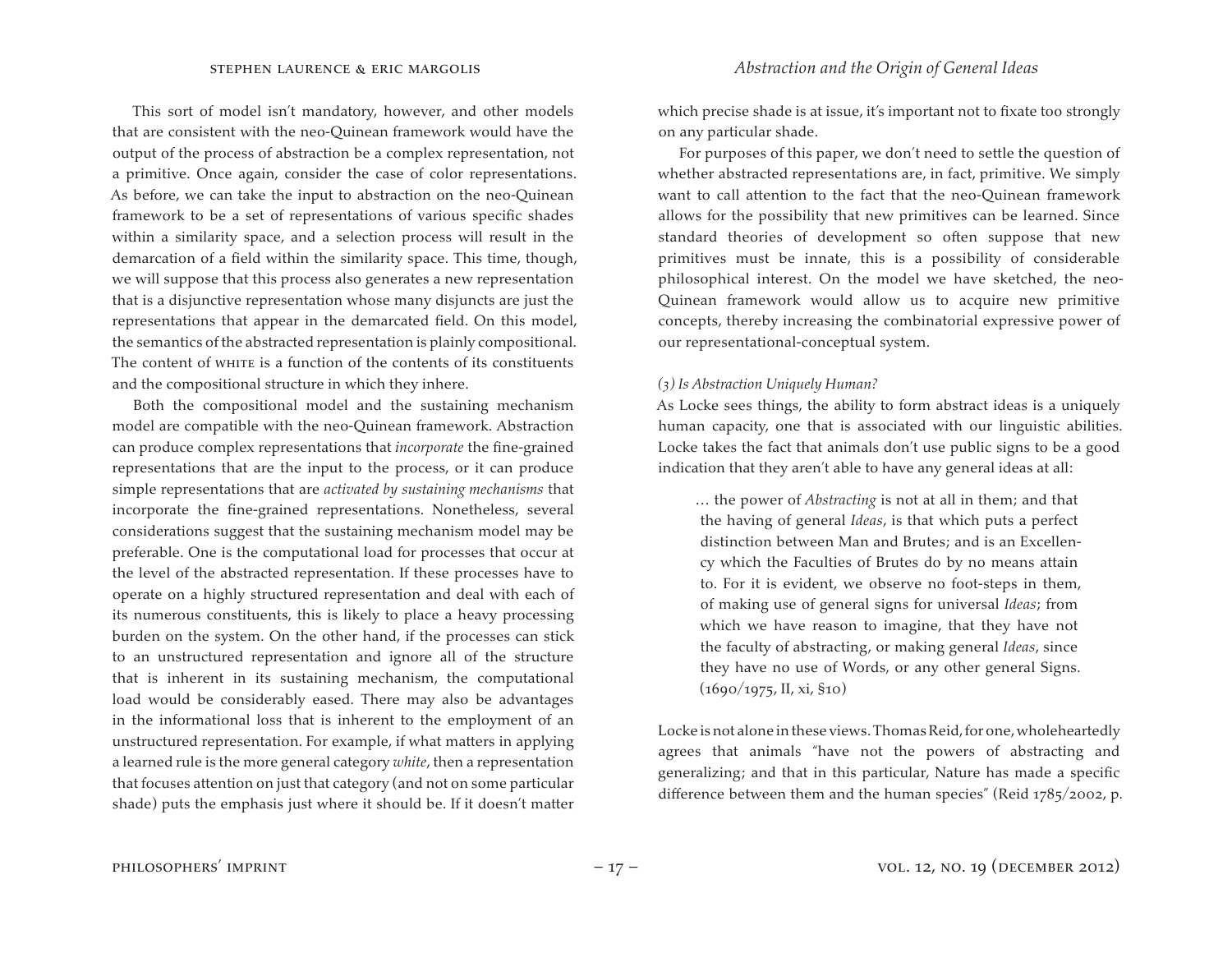388). And a number of contemporary philosophers have picked up on at least the strand of Locke's view that ties the notion of a concept to language, claiming that animals lack bona fide concepts because they lack the necessary participation in a linguistic community (*e. g*., Davidson 1975, Dummett 1994, McDowell 1994).<sup>19</sup> Though we can't go into the issues regarding concept possession, we do want to address the question of whether animals must lack general representations and, more significantly, whether the capacity for abstraction as understood in the neo-Quinean framework sets us apart as a species.

Tobegin,weshouldnotethatitisbyapplyinggeneralrepresentations to individuals, and by relating one general representation to another, that agents are able to draw inferences, form expectations, and learn from experience. Most animals would not survive very long without them. A deer might manage to quench its thirst when drinking from a pool of water, but no matter how many pools it drinks from, it wouldn't be able to infer that the next pool is also able to quench its thirst. Similarly, a wildebeest that escapes a lion's attack or even multiple attacks wouldn't have the wherewithal to infer that the next lion ought to be avoided because it too is dangerous. So it is unsurprising then that psychologists have documented that general representations are widely distributed in the animal kingdom. As Richard Herrnstein notes in a review and analysis of work on animals, categorization and hence general representation "has turned up at every level of the animal kingdom where it has been competently sought" (Herrnstein 1990, p. 138).

In fact, one of the central projects in animal psychology has been to determine whether, and to what extent, different species are capable of discriminating sundry categories. Researchers routinely train animals on natural and artificial stimuli to see if they can respond not just to the items in the training regimen but also to novel instances of the category they exemplify. For instance, in a representative and now classic study, Herrnstein and his colleagues (1976) trained pigeons to distinguish pictures of trees. The subtlety involved in these discriminations is impressive, since the training set is very diverse and the contrasting stimuli are, in many respects, highly similar to exemplars of the target category (*e. g*., while Herrnstein et al.'s pigeons had to give a positive response to a picture that showed just the top corner of a tree in the background of a scene, they had to give negative response to a picture that showed a celery stock front and center with its leaves intact). Though it is possible that the general representation tree is innate in pigeons, other work leaves no doubt that pigeons are capable of learning new general representations. Pigeons have been trained to selectively discriminate such artificial categories as automobiles and chairs (Lazareva, Freiburger, & Wasserman 2004). They have even been trained to discriminate Monets from Picassos, and Stravinsky from Bach (Watanabe, Sakamoto, & Waikta 1995; Porter & Neuringer 1984). Our neo-Quinean framework provides a plausible account of how the underlying general representations are learned. According to this framework, the animals initially represent fine-grained (yet fully general) perceptual properties of the stimuli and, through training, come to represent broader categories in a previously established similarity space.

Quine himself, we should point out, does recognize that nonhuman animals are capable of generalizing. Unfortunately, he draws the wrong moral from this similarity between humans and animals, suggesting that our apparently sophisticated inductive abilities should be downgraded to "an animal" model.

[O]ther animals are like man. Their expectations, if we choose so to conceptualize their avoidance movements and salivation and pressing of levers and the like, are clearly dependent on their appreciation of similarity. Or to put matters in their methodological order, these

<sup>19.</sup> Interestingly, Locke's claim that animals do not use any public signs turns out to be false. Though animals don't possess anything as rich as human natural language, there are species whose systems of communication include public signs that are under an animal's control, including nonhuman primates (Cheney & Seyfarth 1990), meerkats (Manser 2001), and even the humble chicken (Evans, Evans, & Marler 1993).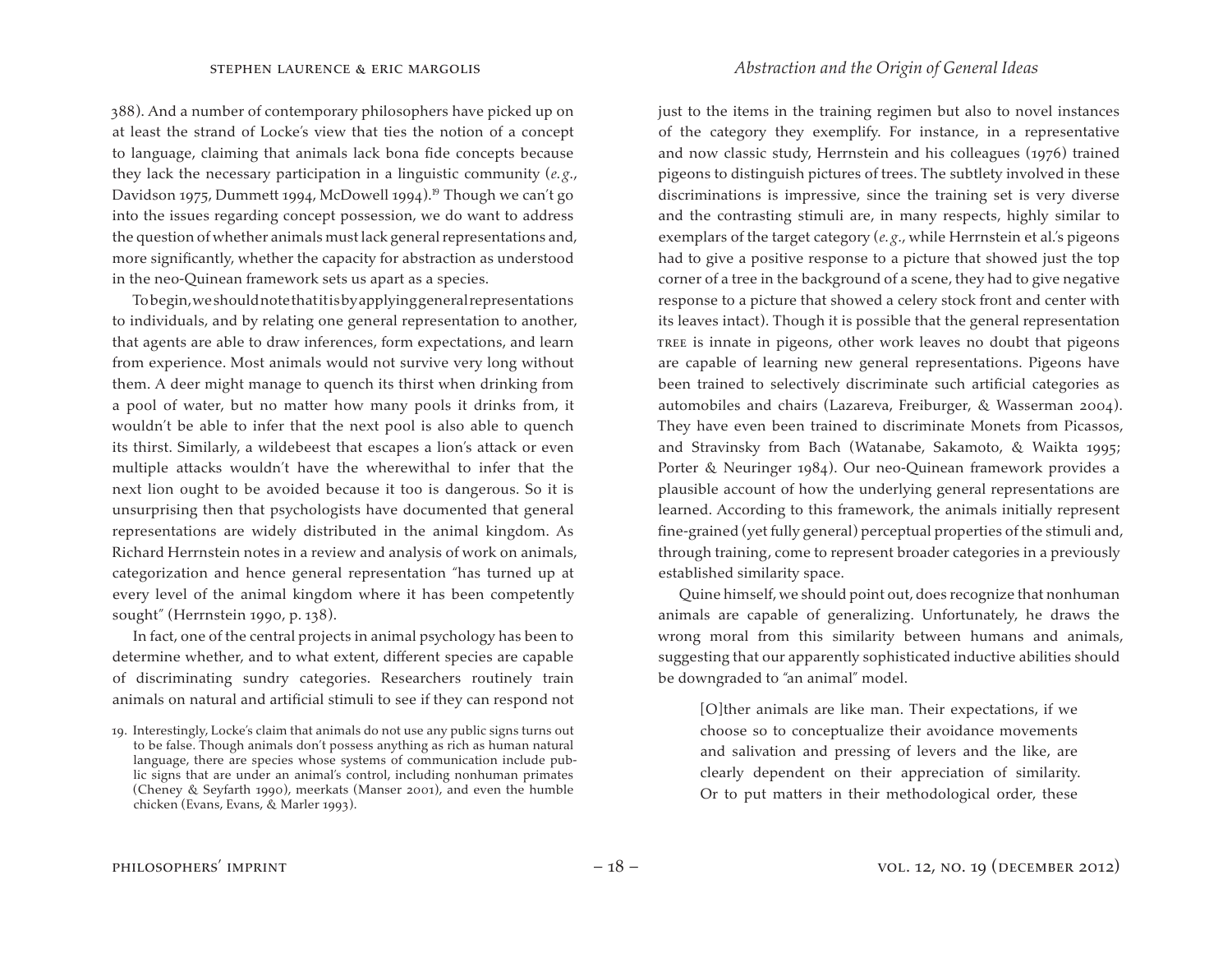avoidance movements and salivation and pressing of levers and the like are typical of what we have to go on in mapping the animals' appreciation of similarity, their spacing of qualities. Induction itself is essentially only more of the same: animal expectation and habit formation. (Quine 1969, pp. 124–5)

Quine gets things exactly backwards here, attempting to reduce a sophisticated representational ability in humans to something more brute in the form of an unexplicated notion of animal expectation. Contrary to what Quine suggests, inductive inference in humans requiresasubstantiveexplanation,onethatimplicates representational states and processes. And, for the most part, animal expectation must be understood on the human model in terms of representational states and processes. Quine seems to be succumbing to the tendency, noted above, to be content with a superficial treatment of ordinary mental phenomena. But ordinary mental phenomena, whether in humans or in animals, mask a great deal of complexity that our explanations need to register and do justice to.

In any event, humans are by no means special in their ability to represent general categories, nor, in all likelihood, to arrive at them via abstraction. Of course, this doesn't mean that animals are capable of developing the very same general representations as humans. It ought to be clear enough that humans can develop a large assortment of representations that are unavailable to other animals. In some cases, these may be representations that do indeed require natural language, since they depend upon culturally acquired information that cannot be conveyed in any other way. In other cases, they may be representations that are grounded in domain-specific representational systems that are themselves unique to the human lineage. Regardless, it shouldn't be controversial that general representations aren't all on a par. It's one thing to have a general representation like whire and quite another to have a general representation like PROTON.

# stephen laurence & eric margolis *Abstraction and the Origin of General Ideas*

A natural question, at this point, is to ask what *other* types of processes, besides neo-Quinean abstraction, might support the acquisition of general representations. This question is closely connected with a number of important philosophical issues, including the influence of language on thought, the innate structure of the mind, the origins of human creativity, and the nature of theory change in science. However these are to be settled, in our view, there is no one key acquisition system responsible for representational-conceptual development; human representational and conceptual systems stem from a highly varied collection of systems of acquisition. Likewise, the difference between human and animal minds does not depend on a single powerful source from which all uniquely human representations derive but instead depends on an eclectic potpourri of sources.

Just to give a flavor of this diversity, we will mention two proposals about how humans are able to acquire certain representations via cognitive resources that animals lack. The first is Susan Carey's proposal that many concepts can only be learned via a process she refers to as *bootstrapping* (Carey 2009). Bootstrapping occurs when an agent relies on an uninterpreted or partially interpreted symbol system whose symbols act as placeholders for the representations to be learned. Interpreting the system is achieved through what Carey calls *modeling processes*. These typically involve drawing an analogy between two systems of representation, the uninterpreted system and a system that already has some meaning for the learner. Carey's flagship example of bootstrapping is an account of how children learn the positive integers. On this account, children first have to learn the counting procedure as a meaningless routine and also have to directly pick up on the meanings of the first few count terms. Then, after a protracted period and much effort, children come to see an analogy between the cognitive models they use in connection with the first few count terms and what happens with the sequence in the count list. The idea of *next word* is mapped on to the idea of *adding a single individual to a set*. Carey suggests that animals aren't capable of learning in this way, since they lack the ability to work with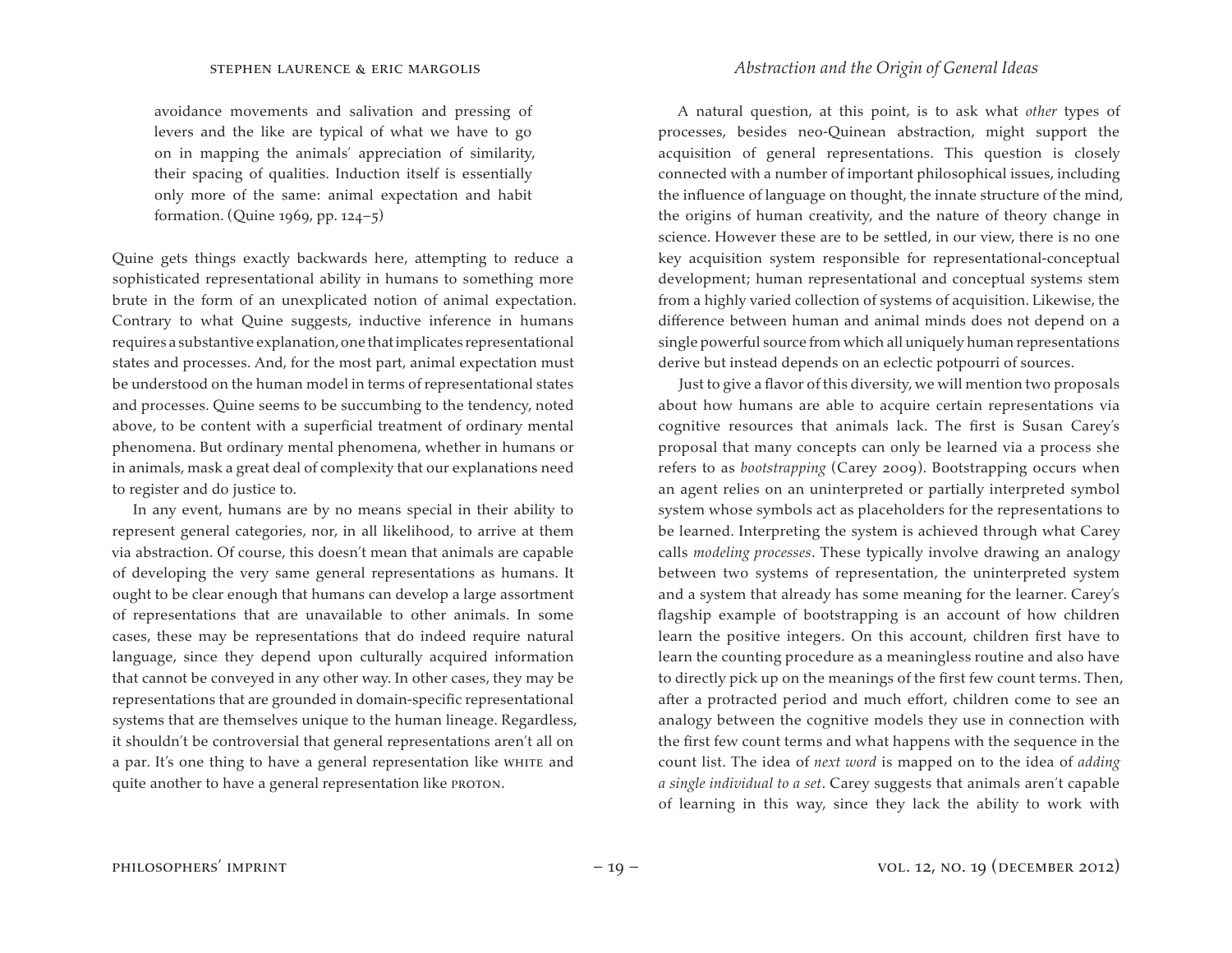uninterpreted symbol systems and engage in the modeling processes that render them meaningful. If she is right, bootstrapping may be an important part of the explanation of why we human beings have a conceptual system whose expressive power far exceeds what is found elsewhere.

The other proposal we wish to mention is one that we have developed in previous work (Margolis 1998, Laurence & Margolis 2002). On this approach, some concepts depend upon an innate template that underlies the acquisition of a range of concepts in a given domain. One model that illustrates this approach has it that human beings have a template for animals or living kinds that contains slots for information regarding properties that are highly indicative of kindmembership — shape, color markings, characteristic motion, etc.When a learner confronts a new type of animal, the information required by the template is associated with a new representation whose processing is constrained by a disposition to treat kind-membership as a matter of having an underlying nature that is responsible for the kind's more accessible properties. We've argued that together these components can establish the mind-world causal relation that is constitutive of a concept's content according to an information-based semantics approach. A similar account can be developed for artifact concepts. In this case, the constraint on processing is perhaps a disposition to defer to the creator's intent regarding issues of kind-membership (Bloom 1996). So another way that a general concept might be acquired is for this type of cognitive machinery to be engaged when a learner sees a new item that falls under the purview of an innate template. And while animals may share some of the cognitive machinery that supports concept acquisition via innate templates, it is doubtful that they have the very same templates or all of the cognitive dispositions that turn our templates into the many natural kind and artifact concepts that occupy much of human thought.

A lot more could be said about the neo-Quinean framework, but we hope that these brief remarks indicate that its treatment of abstraction has important philosophical implications. It speaks to such questions as how to understand the empiricism-nativism dispute, what kind of structure concepts have, and whether humans have unique conceptforming abilities. But most importantly, the neo-Quinean framework offers an explicit treatment of an otherwise mysterious process, and because of this explicitness, it allows for the formulation of a range of realistic possibilities regarding concept acquisition.

## **5. Conclusion**

One of the central projects in the philosophy of mind is to explain the origins of our representational capacities. The aim of this paper has been to clarify one important part of the explanation — the process of abstraction — by providing an explicit framework for understanding how it works. Just as Locke supposed, general representations can be learned via a process that begins with fine-grained experience that arises through contact with particulars. Abstraction can still explain the acquisition of representations with greater generality from more fine-grained ones, and it can still explain the acquisition of a broad range of different kinds of general representations. However, on the neo-Quinean framework that we have presented, the process of abstraction differs from the traditional empiricist picture in a number of important respects. Unlike the traditional notion of abstraction, it is perfectly consistent with a nativist psychology and applies to humans and animals alike. But these departures from the traditional empiricist picture are in no way deficits of the neo-Quinean framework. They are advantages, giving the framework greater flexibility and broader applicability. Perhaps the most significant departure from the traditional empiricist picture is that the neo-Quinean framework requires a certain amount of general representation to be present from the start, so it cannot explain the acquisition of all general representations. But this is not a deficit of the framework either, since no account can do that. We conclude that while abstraction cannot be the whole story about the origin of general representations, it is nonetheless one central and important part of the story.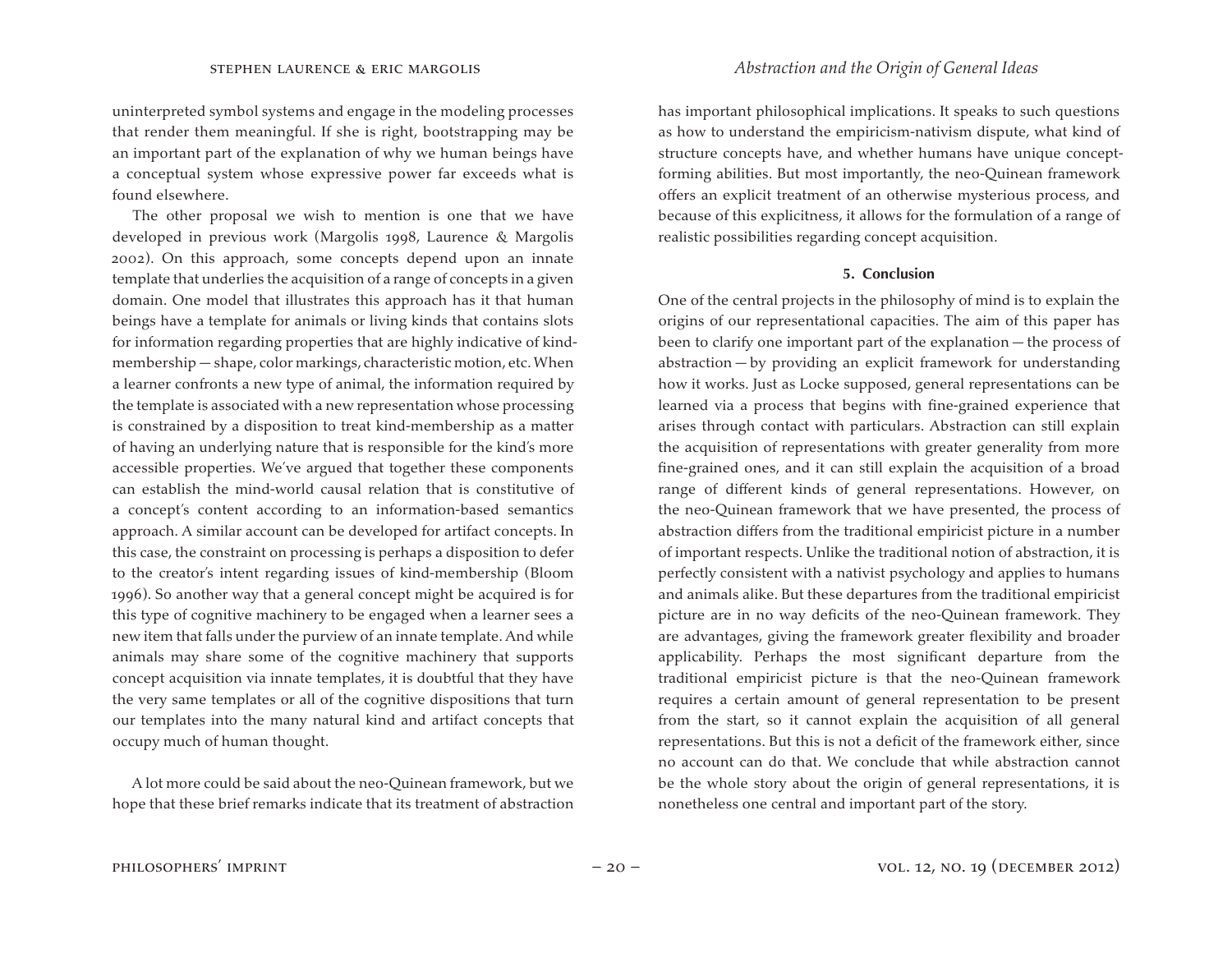# **Bibliography**

- Adams, R.M. (1975). Where do our ideas come from? Descartes vs. Locke. In S. Stich (ed.), *Innate Ideas*. Berkeley, CA: University of California Press.
- Berkeley, G. (1710/1975). *A Treatise Concerning the Principles of Human Knowledge*. In M.R. Ayers (ed.), G. Berkeley, *Philosophical Works*. Totowa, NJ: Rowman & Littlefield.
- Bloom, P. (1996). Intention, history, and artifact concepts. *Cognition,* 60.1, 1–29.
- Bornstein, M. H., Kessen, W., & Weiskopf, S. (1976). Color vision and hue categorization in young human infants. *Journal of Experimental Psychology: Human Perception and Performance*, 2.1, 115–129.
- Campbell, K. (1990). *Abstract Particulars*. Oxford: Blackwell Publishers.
- Carey, S. (2009). *The Origins of Concepts*. Oxford: Oxford University Press.
- Cheney, D.L., & Seyfarth, R.M. (1990). *How Monkeys See the World: Inside the Mind of Another Species*. Chicago: University of Chicago Press.
- Chomsky,N.(1959).A review of B. F. Skinner's *Verbal Behavior*. *Language*, 35.1, 26–58.
- Chomsky, N. (2006). *Language and Mind*, 3rd edition. New York: Cambridge University Press.
- Cowie, F. (1999). *What's Within?: Nativism Reconsidered*. New York: Oxford University Press.
- Daly, C. (1994). Tropes. *Proceedings of the Aristotelian Society*, 94, 253–61.
- Dancy, J.(1987). *Berkeley: An Introduction*. Oxford: Blackwell Publishers.
- Davidoff, J., Davies, I., & Roberson, D. (1999). Colour categories in a stone-age tribe. *Nature*, 398.6724, 203–4.
- Davidson, D. (1975). Thought and talk. In his *Inquiries into Truth and Interpretation*. Oxford: Oxford University Press.
- Dretske, F. (1981). *Knowledge and the Flow of Information*. Cambridge, MA: MIT Press.
- Dretske, F. (1995). *Naturalizing the Mind*. Cambridge, MA: MIT Press.
- Dummett, M. (1994). *Origins of Analytical Philosophy*. Cambridge, MA: Harvard University Press.
- Evans, C.S., Evans, L., & Marler, P. (1993). On the meaning of alarm calls: functional reference in an avian vocal system. *Animal Behaviour*, 46.1, 23–38.
- Fodor, J.A. (1987). *Psychosemantics: The Problem of Meaning in the Philosophy of Mind*. Cambridge, MA: MIT Press.
- Franklin, A., & Davies, I.R.L. (2004). New evidence for infant colour categories. *British Journal of Developmental Psychology*, 22.3, 349–377.
- Gallistel, C.R. (1990). *The Organization of Learning*. Cambridge, MA: MIT Press.
- Gallistel, C.R., & Gibbon, J. (2002). *The Symbolic Foundations of Conditioned Behavior*. Hillsdale, NJ: Lawrence Erlbaum Associates Inc.
- Goodman, N. (1972). Seven strictures on similarity. In N. Goodman, *Problems and Projects*. New York: Bobbs-Merrill.
- Herrnstein, R.J., Loveland, D. H., & Cable, C. (1976). Natural concepts in pigeons. *Journal of Experimental Psychology: Animal Behavior Processes*, 2.4, 285–302.
- Herrnstein, R.J. (1990). Levels of stimulus control: A functional approach. *Cognition*, 37.1–2, 133–66.
- Hume, D. (1739/1978). *A Treatise of Human Nature*. Oxford: Oxford University Press.
- Laurence, S., & Margolis, E. (1999). Concepts and cognitive science. In E.Margolis & S.Laurence (eds.),*Concepts: Core Readings*.Cambridge, MA: Bradford Books/MIT Press.
- Laurence, S.,& Margolis,E.(2002).Radical concept nativism.*Cognition*, 86.1, 25–55.
- Lazareva, O.F., Freiburger, K. L, & Wasserman, E.A. (2004). Pigeons concurrently categorize photographs at both basic and superordinate levels. *Psychonomic Bulletin & Review*, 11.6, 1111–7.
- Locke,J.(1690/1975).*An Essay Concerning Human Understanding*. Edited by P. H. Nidditch. Oxford: Oxford University Press.
- Lowe, E.J. (1995). *Locke on Human Understanding*. London: Routledge.